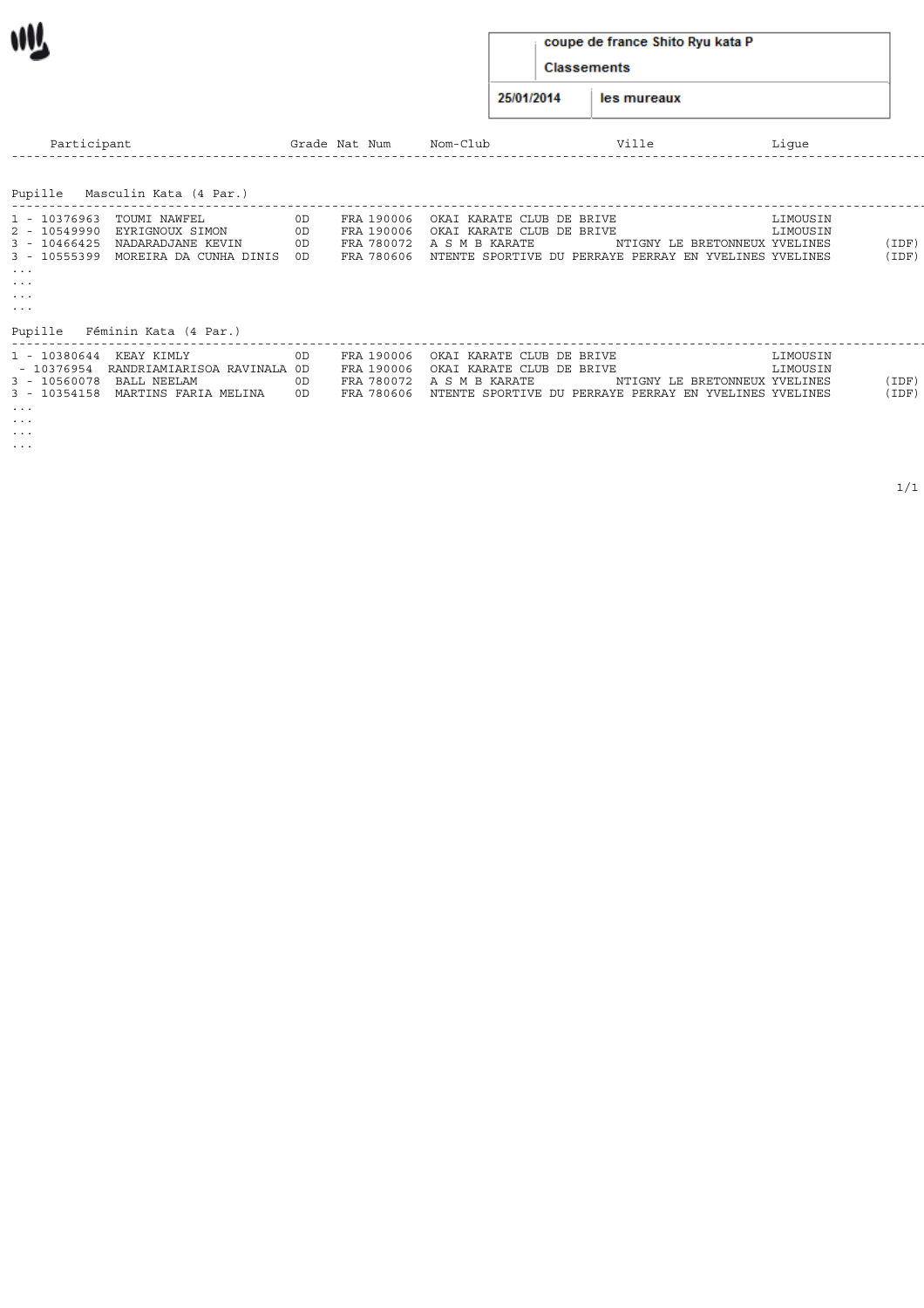## coupe de france Shito Ryu kata B/M

Classements

25/01/2014 les mureaux

| Participant                                                                                                                                                                      |                       | Grade Nat Num                                        | $Nom - C1$ uh                                                                                                                                                          | Ville | Lique                                            |                |
|----------------------------------------------------------------------------------------------------------------------------------------------------------------------------------|-----------------------|------------------------------------------------------|------------------------------------------------------------------------------------------------------------------------------------------------------------------------|-------|--------------------------------------------------|----------------|
| Minime Masculin Kata (10 Par.)                                                                                                                                                   |                       |                                                      |                                                                                                                                                                        |       |                                                  |                |
| 1 - 10141423<br>KEAY THYVON<br>2 - 10238577 MARTINS FARIA JONATHAN<br>3 - 10226042 AMICE TITOUAN<br>3 - 10346826 BOUCIF DOUNIA<br>$\sim$ $\sim$ $\sim$                           | 0D.<br>OD<br>0D<br>0D | FRA 190006<br>FRA 780606<br>FRA 170618<br>FRA 190006 | OKAI KARATE CLUB DE BRIVE<br>NTENTE SPORTIVE DU PERRAYE PERRAY EN YVELINES YVELINES<br>TIAL ACADEMIE OLERONNAISE<br>BUDOKAI KARATE BRIVE                               |       | LIMOUSIN<br>POITOU CHARENTES<br>LIMOUSIN         | (IDF)          |
| Minime<br>Féminin Kata (5 Par.                                                                                                                                                   |                       |                                                      |                                                                                                                                                                        |       |                                                  |                |
| 1 - 10267944 GANDRIEAU CONSTANCE<br>2 - 10235839<br>DEVEAUX CLAIRE<br>3 - 10550935 ZE ONDOUA ALEXIA<br>3 - 10226046 AMICE TITOUAN<br>$\sim$ $\sim$ $\sim$                        | 0D.<br>0D<br>0D<br>OD | FRA 170618<br>FRA 780606<br>FRA 190006<br>FRA 170618 | TIAL ACADEMIE OLERONNAISE<br>NTENTE SPORTIVE DU PERRAYE PERRAY EN YVELINES YVELINES<br>OKAI KARATE CLUB DE BRIVE<br>TIAL ACADEMIE ORLEANNAISE                          |       | POITOU CHARENTES<br>LIMOUSIN<br>POITOU CHARENTES | (IDF)          |
| Benjamin<br>Féminin Kata (9 Par.                                                                                                                                                 |                       |                                                      |                                                                                                                                                                        |       |                                                  |                |
| 1 - 10274441 GABIOU ANGELIOUE<br>THIOUX MARINA<br>2 - 10431059<br>3 - 10473680 RIGAUD AMANDINE<br>3 - 10619393 ABENGAIZ ZINEB<br>$\sim$ $\sim$ $\sim$<br>Masculin Kata (10 Par.) | 0D<br>0D<br>0D<br>OD  |                                                      | FRA 780606 NTENTE SPORTIVE DU PERRAYE PERRAY EN YVELINES<br>FRA 170618 TIAL ACADEMIE ORLEANNAISE<br>FRA 700002 KARATE CLUB LURE<br>FRA 940677 MANDRES LES ROSES KARATE |       | YVELINES<br>POITOU CHARENTES                     | (IDF)<br>(IDF) |
| Benjamin<br>1 - 10550934 TIBIDI ALEXIS                                                                                                                                           |                       |                                                      | FRA 190006 OKAI KARATE CLUB DE BRIVE                                                                                                                                   |       | LIMOUSIN                                         |                |
| 2 - 10377266 DA ROCHA FABIEN<br>3 - 10458124 LEVREY DORIAN                                                                                                                       | 0D.<br>0D<br>0D       |                                                      | FRA 780606 NTENTE SPORTIVE DU PERRAYE PERRAY EN YVELINES<br>FRA 700002 KARATE CLUB LURE                                                                                |       | YVELINES                                         | (IDF)          |

3 - 10354783 TOUMI RALEM 0D FRA 190006 OKAI KARATE CLUB DE BRIVE LIMOUSIN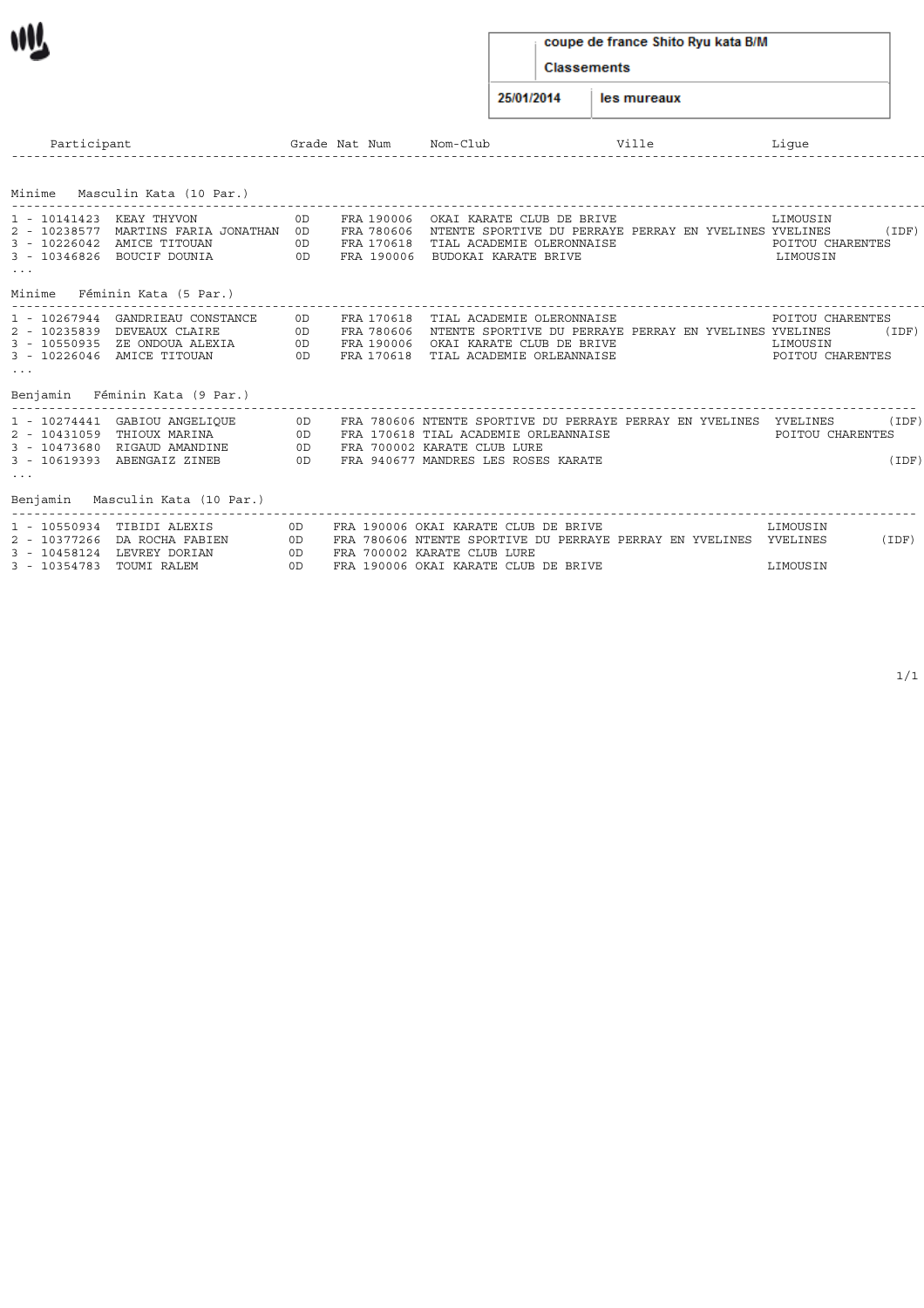#### coupe de france Shito Ryu kata C/J

Classements

25/01/2014 les mureaux

| Participant                |                                               |    | Grade Nat Num            | Nom-Club                                               |         | Lique                    |       |
|----------------------------|-----------------------------------------------|----|--------------------------|--------------------------------------------------------|---------|--------------------------|-------|
| Cadet et Junior            | Masculin Kata (4 Par.)                        |    |                          |                                                        |         |                          |       |
|                            |                                               |    |                          |                                                        |         |                          |       |
| 1 - 9593150                | MARCHAL COTTENNEC PAUL OD                     |    | FRA 680627               | IMKS KARATE COLMAR                                     |         | ALSACE                   |       |
| 2 - 10141976<br>- 10239341 | GOEURIOT BRICE<br>RANDRIAMIARISOA MAHAFALY OD | 0D | FRA 940677<br>FRA 190006 | RES LES ROSES KARATE CLUB<br>OKAI KARATE CLUB DE BRIVE |         | VAL DE MARNE<br>LIMOUSIN | (IDF) |
| 3 - 10426072               | CANDAS BENJAMIN                               | 0D | FRA 780146               | ORGERUS KARATE DO                                      | ORGERUS | YVELINES                 | (IDF) |
| $\sim$ $\sim$ $\sim$       |                                               |    |                          |                                                        |         |                          |       |
| $\sim$ $\sim$ $\sim$       |                                               |    |                          |                                                        |         |                          |       |
| $\sim$ $\sim$ $\sim$       |                                               |    |                          |                                                        |         |                          |       |
| $\sim$ $\sim$ $\sim$       |                                               |    |                          |                                                        |         |                          |       |
| Cadet et Junior            | Féminin Kata (6 Par.)                         |    |                          |                                                        |         |                          |       |
| 1 - 10212258               | ANTOINE CECILE                                |    | FRA 700002               | KARATE CLUB DE LURE                                    |         | FRANCHE COMTE            |       |
| 2 - 10274555               | MARKOWSKY HELOISE                             | 0D | FRA 170618               | TIAL ACADEMIE OLERONNAISE                              |         | POITOU CHARENTES         |       |
| 3 - 10171138               | <b>GODBILLE ESTHER</b>                        | 0D | FRA 780610               | FORT L AMAURY K SHITO KAIMONTFORT L AMAURY             |         | YVELINES                 | (IDF) |
| 3 - 10165011               | KRPINA CLARA                                  |    | FRA 780606               | NTENTE SPORTIVE DU PERRAYE PERRAY EN YVELINES YVELINES |         |                          | (IDF) |
| 5 - 10239332               | RANDRIAMIARISOA IANDZA                        | 0D | FRA 190006               | OKAI KARATE CLUB DE BRIVE                              |         | LIMOUSIN                 |       |

5 - 10463994 FERRIERE EMMA 0D FRA 190006 OKAI KARATE CLUB DE BRIVE LIMOUSIN

... ...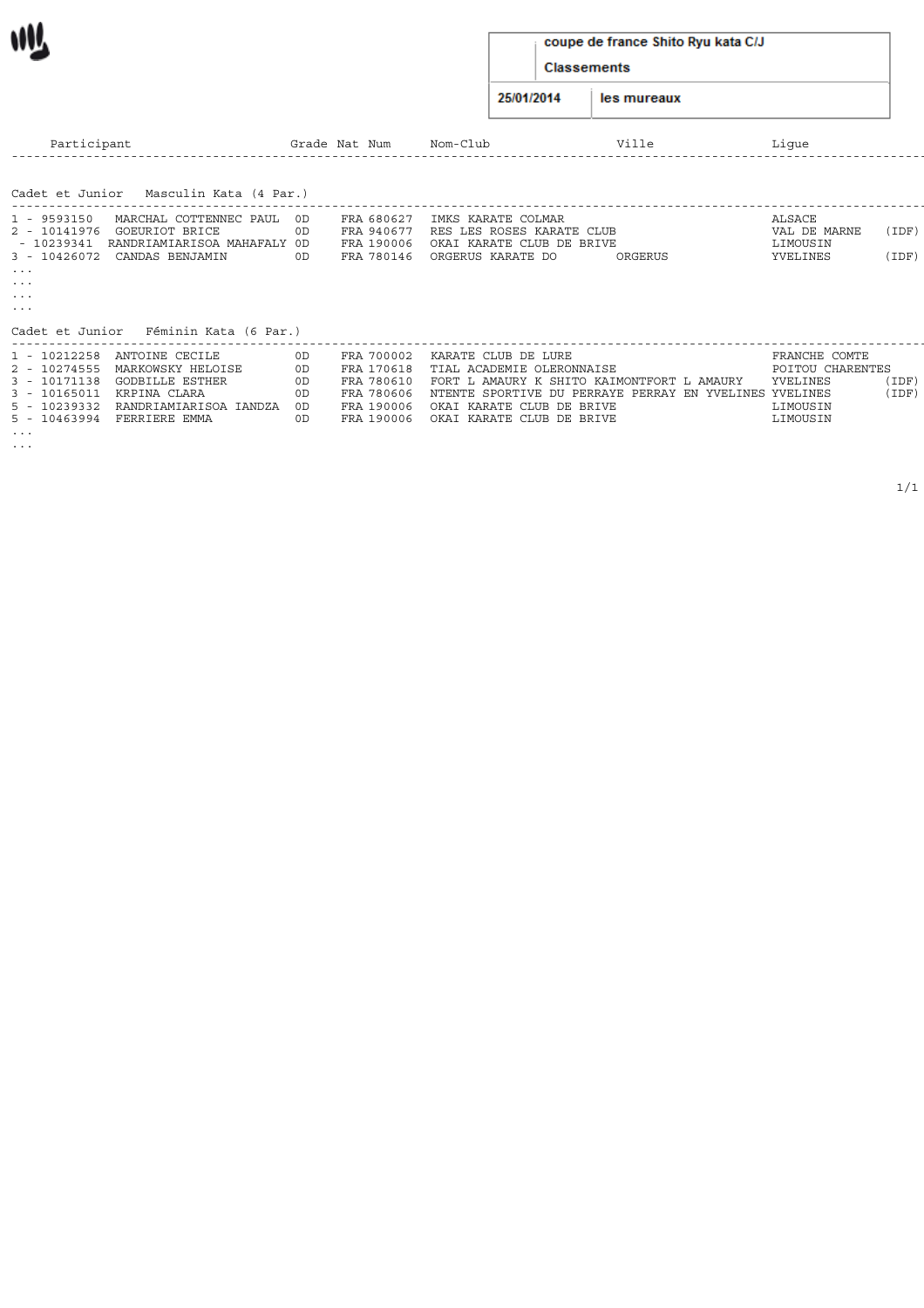#### coupe de france Shito Ryu kata S +30

Classements

25/01/2014 les mureaux

| Participant     |                         |     | Grade Nat Num | Nom-Club                                               | Ville                         | Lique                |       |
|-----------------|-------------------------|-----|---------------|--------------------------------------------------------|-------------------------------|----------------------|-------|
| Senior + 30 ans | Masculin Kata (11 Par.) |     |               |                                                        |                               |                      |       |
|                 |                         |     |               |                                                        |                               |                      |       |
| 1 - 9456520     | GODINHO GABRIEL         | 3D  | FRA 780084    | RAMBOUILLET SPORTS                                     | RAMBOUILLET                   | YVELINES             | (IDF) |
| 2 - 1048750     | PHOMMAVONG J MARC       | 0D. | FRA 700002    | KARATE CLUB DE LURE                                    |                               | FRANCHE COMTE        |       |
| $3 - 660866$    | MUGGIANU NICOLAS        | 3D  | FRA 780606    | NTENTE SPORTIVE DU PERRAYE PERRAY EN YVELINES YVELINES |                               |                      | (IDF) |
| $3 - 673774$    | ANDLAUER STEPHANE       | 0D. |               | FRA 940677 RES LES ROSES KARATE CLUB                   |                               | VAL DE MARNE         | (IDF) |
| 5 - 1188933     | PRUNIER FREDERIC        | 0D. |               | FRA 920088 SHOSHIN KAN                                 |                               | HAUTS DE SEINE (IDF) |       |
| $5 - 8952709$   | JANOD LAURENT           | 0D. |               | FRA 780072 A S M B KARATE                              | NTIGNY LE BRETONNEUX YVELINES |                      | (IDF) |
| 7 - 1235663     | NADARADJANE RAVY        | 1D  |               | FRA 780072 A S M B KARATE                              | NTIGNY LE BRETONNEUX YVELINES |                      | (IDF) |
| $\cdots$        |                         |     |               |                                                        |                               |                      |       |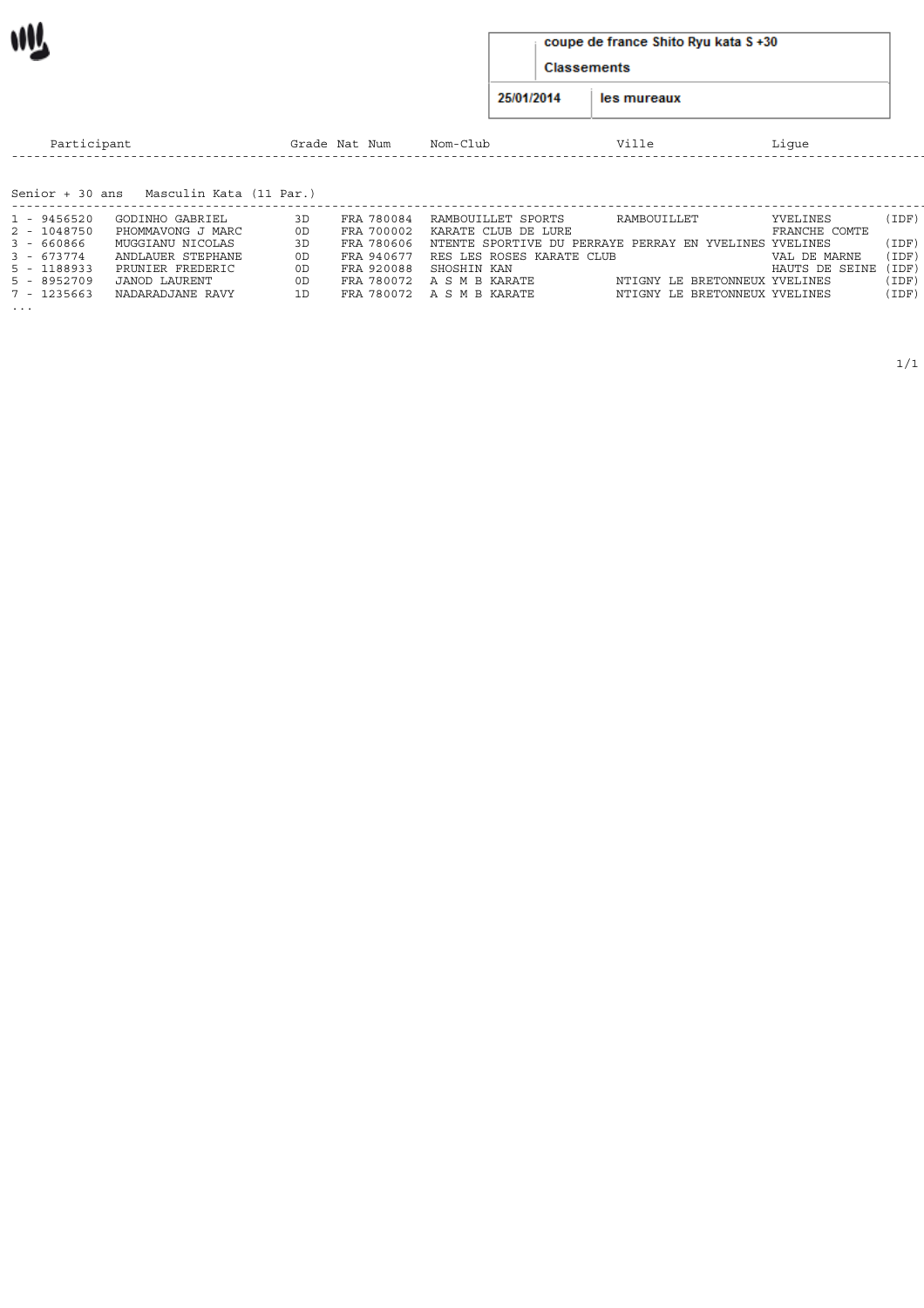| coupe de france Shito Ryu kata S FEMININE OPEN |  |  |
|------------------------------------------------|--|--|
|------------------------------------------------|--|--|

Classements

25/01/2014 les mureaux

| Participant          |                                   |     | Grade Nat Num | Nom-Club                           | Ville       | Lique         |       |
|----------------------|-----------------------------------|-----|---------------|------------------------------------|-------------|---------------|-------|
|                      |                                   |     |               |                                    |             |               |       |
|                      | Senior Open Féminin Kata (3 Par.) |     |               |                                    |             |               |       |
| 1 - 9472951          | LE BORGNE MARINE                  | OD  | FRA 310718    | YOSHI KARATE CLUB                  |             | MIDI PYRENEES |       |
| 2 - 8927374          | FOURRE CECILE                     |     | FRA 780084    | RAMBOUILLET SPORTS                 | RAMBOUILLET | YVELINES      | (IDF) |
| 3 - 931460           | BALDRICHI KARINE                  | 0D. |               | FRA 200002 AMI SHITO RYU KARATE DO |             | CORSE         |       |
| $\sim$ $\sim$ $\sim$ |                                   |     |               |                                    |             |               |       |

... ...

WV.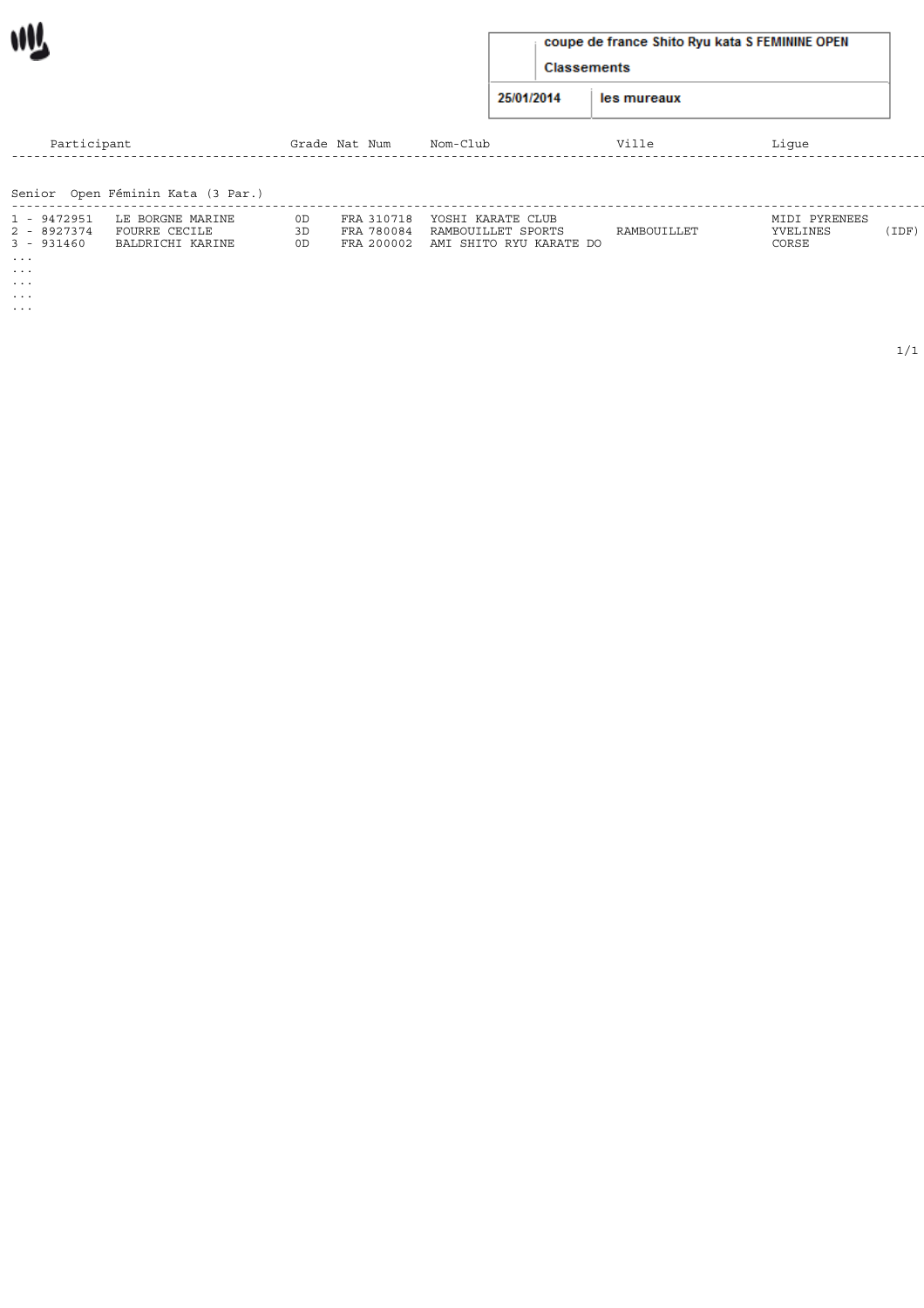|  |  |  | coupe de france Shito Ryu kata S-30 |
|--|--|--|-------------------------------------|
|--|--|--|-------------------------------------|

Classements

25/01/2014 les mureaux

| Participant  |                               |     | Grade Nat Num | Nom-Club                  | Ville                         | Lique         |       |
|--------------|-------------------------------|-----|---------------|---------------------------|-------------------------------|---------------|-------|
|              | Senior Masculin Kata (7 Par.) |     |               |                           |                               |               |       |
|              |                               |     |               |                           |                               |               |       |
| 1 - 1507431  | PHOMMAVONG SOUNY              | 0D. | FRA 700002    | KARATE CLUB DE LURE       |                               | FRANCHE COMTE |       |
|              |                               |     | FRA 780027    |                           | LES MUREAUX                   | YVELINES      |       |
| 2 - 10731035 | PARA LAURENT                  | 0D  |               | BUDO KC LES MUREAUX       |                               |               | (IDF) |
| 3 - 9110819  | OULALITE MOHAMMED             | 3D  |               | FRA 780072 A S M B KARATE | NTIGNY LE BRETONNEUX YVELINES |               | (IDF) |
| 3 - 9193959  | PITHON MAXENCE                | 0D. | FRA 140653    | COURTONNE GLOS KARATE DO  |                               | NORMANDIE     |       |

5 - 10433607 JEAN NICOLAS 0D FRA 780072 A S M B KARATE NTIGNY LE BRETONNEUX YVELINES (IDF)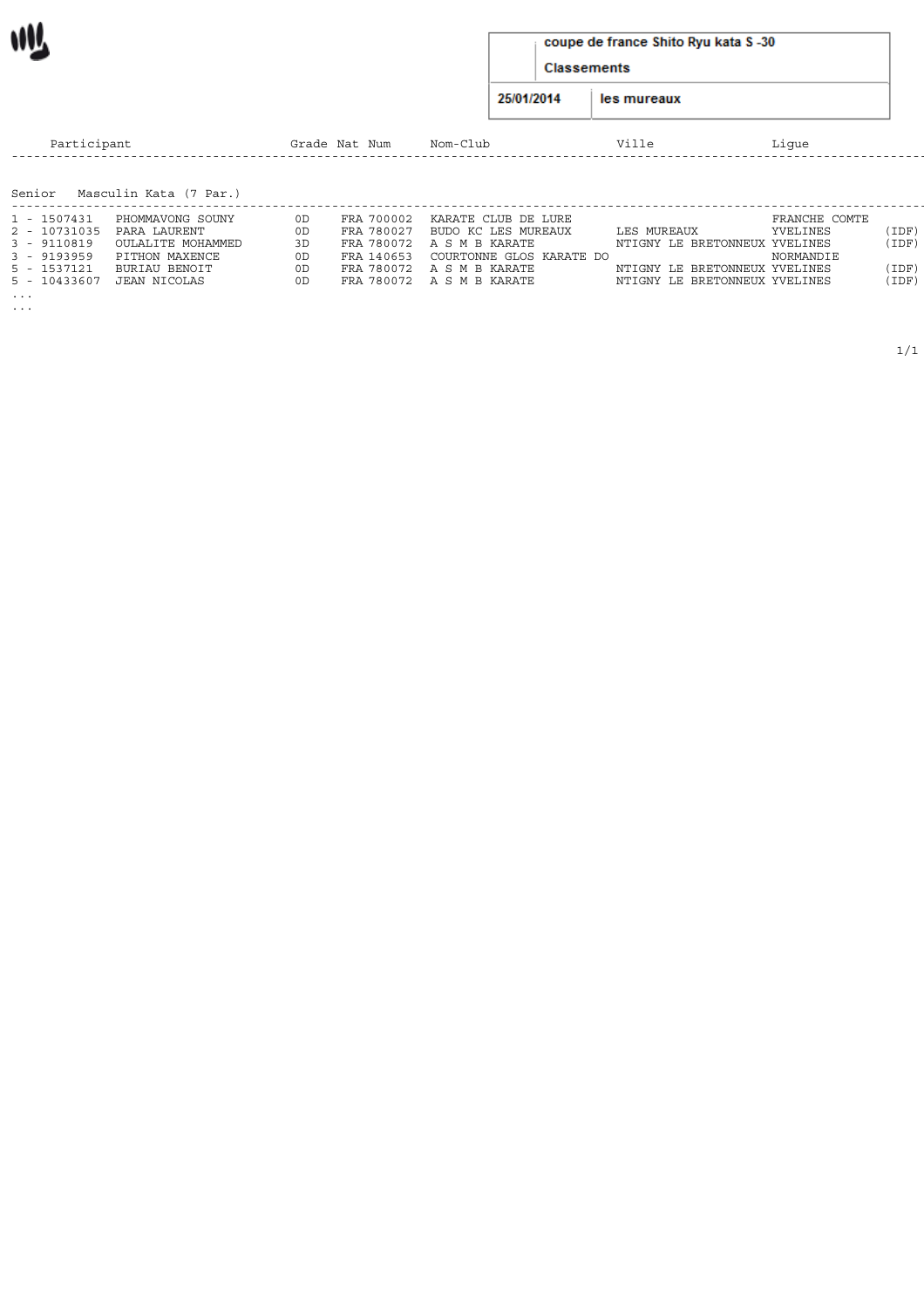#### coupe de france Shito Ryu kumite P

Classements

25/01/2014 les mureaux

| Participant                                                                                                                                                                                                                                                                                                      |                                        | Grade Nat Num                                                                                  | Nom-Club                                                                                                                                                                                  | Ville                                                                      | Lique                                                                |                                                           |
|------------------------------------------------------------------------------------------------------------------------------------------------------------------------------------------------------------------------------------------------------------------------------------------------------------------|----------------------------------------|------------------------------------------------------------------------------------------------|-------------------------------------------------------------------------------------------------------------------------------------------------------------------------------------------|----------------------------------------------------------------------------|----------------------------------------------------------------------|-----------------------------------------------------------|
| Pupille -25 Kq§ Masculin Kumité (7 Par.)                                                                                                                                                                                                                                                                         |                                        |                                                                                                |                                                                                                                                                                                           |                                                                            |                                                                      |                                                           |
| 1 - 10576987 BOULHLIB MARWANE<br>2 - 10376963<br>TOUMI NAWFEL<br>3 - 10576963 BOUROUBA MARWAN<br>3 - 10681278<br>RABHI ZAKARIYA<br>5 - 10374349  GOMES DA COSTA ENZO<br>5 - 10718211 EL AISSAOUI NEZAR<br>$\cdots$<br>$\sim$ $\sim$ $\sim$                                                                       | 0D<br>OD<br>0D<br>0D<br>0D<br>OD       | FRA 780083<br>FRA 190006<br>FRA 780083<br>FRA 780083<br>FRA 780606<br>FRA 780692               | LIMAY KARATE CLUB ALJ<br>OKAI KARATE CLUB DE BRIVE<br>LIMAY KARATE CLUB ALJ<br>LIMAY KARATE CLUB ALJ<br>NTENTE SPORTIVE DU PERRAYE PERRAY EN YVELINES YVELINES<br>HADJIME                 | LIMAY<br>LIMAY<br>LIMAY<br>MANTES LA JOLIE                                 | YVELINES<br>LIMOUSIN<br>YVELINES<br>YVELINES<br>YVELINES             | (IDF)<br>(IDF)<br>(IDF)<br>(IDF)<br>(IDF)                 |
| Pupille -30 Kg§ Masculin Kumité (12 Par.)                                                                                                                                                                                                                                                                        |                                        |                                                                                                |                                                                                                                                                                                           |                                                                            |                                                                      |                                                           |
| 1 - 10567169<br>COURTELLEMONT JEAN<br>2 - 10466895 ASDAR YASSINE<br>3 - 10555399 MOREIRA DA CUNHA DINIS<br>3 - 10502498<br>GODARD BAPTISTE<br>5 - 10570743 HADDAOUI SOFIANE<br>5 - 10432392 DIAPAKA ISMAIEL<br>7 - 10718171 BERTIN ALEXANDRE<br>$\sim$ $\sim$ $\sim$<br>Pupille -35 Kq§ Masculin Kumité (5 Par.) | 0D<br>0D<br>OD<br>0D<br>OD<br>0D<br>OD | FRA 780084<br>FRA 780027<br>FRA 780606<br>FRA 780689<br>FRA 780073<br>FRA 780692<br>FRA 780692 | RAMBOUILLET SPORTS<br>BUDO KC LES MUREAUX<br>NTENTE SPORTIVE DU PERRAYE PERRAY EN YVELINES YVELINES<br>HOUDAN KARATE DO<br>B ATHL DE MANTES LA VILLEMANTES LA VILLE<br>HADJIME<br>HADJIME | RAMBOUILLET<br>LES MUREAUX<br>HOUDAN<br>MANTES LA JOLIE<br>MANTES LA JOLIE | YVELINES<br>YVELINES<br>YVELINES<br>YVELINES<br>YVELINES<br>YVELINES | (IDF)<br>(IDF<br>(IDF<br>(IDF)<br>(IDF)<br>(IDF)<br>(IDF) |
| 1 10570743 ULDRADIT CORTANT                                                                                                                                                                                                                                                                                      |                                        |                                                                                                | הידדנו גם מהחדוגות והדונו גם מהחדוגון התיחדות גם כרמממה גתהו                                                                                                                              |                                                                            | $\frac{1}{2}$                                                        | (TDM)                                                     |

|                          | 1 - 10570743 HADDAOUI SOFIANE | 0D. | FRA 780073 B ATHL DE MANTES LA VILLEMANTES LA VILLE |                    | YVELINES | (IDF) |
|--------------------------|-------------------------------|-----|-----------------------------------------------------|--------------------|----------|-------|
|                          | 2 - 10629564 SELMI JULLIAN    | 0D. | FRA 780032 PORTIVE KARATE DO CHESNAYLE CHESNAY      |                    | YVELINES | (IDF) |
|                          | 3 - 10716619 NDIAYE RHABANE   | 0D. | FRA 780027 BUDO KC LES MUREAUX                      | LES MUREAUX        | YVELINES | (IDF) |
| 3 - 10483609 GALLOU ENZO |                               | 0D. | FRA 780681 BREUIL KYOKAI SHOTOKAN                   | BREUIL BOIS ROBERT | YVELINES | (IDF) |
|                          | 5 - 10567170 SCAFARTO EVAN    | 0D. | FRA 780084 RAMBOUILLET SPORTS                       | RAMBOUILLET        | YVELINES | (IDF) |
| $\cdots$                 |                               |     |                                                     |                    |          |       |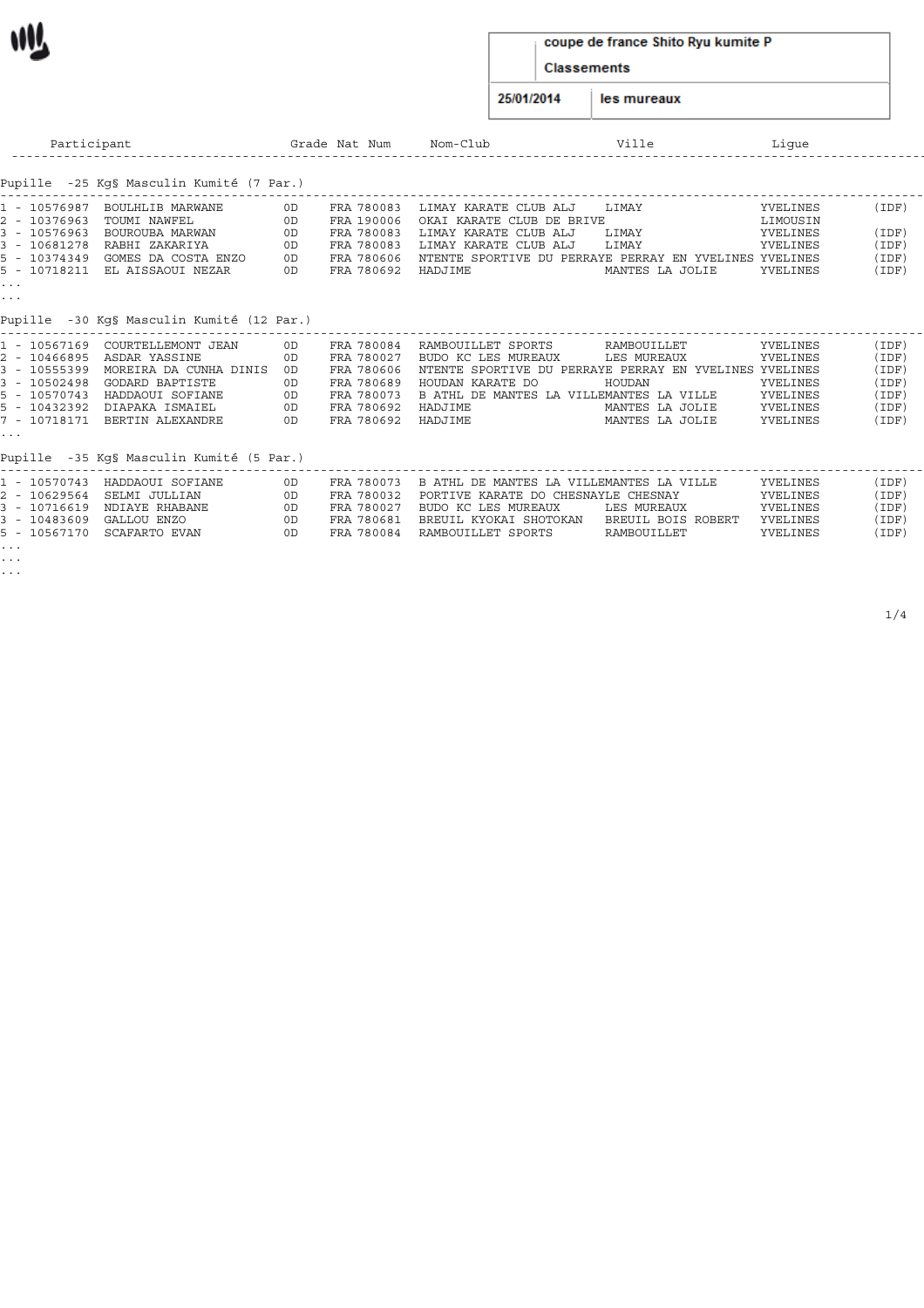| coupe de france Shito Ryu kumite P |
|------------------------------------|
| <b>Classements</b>                 |

25/01/2014 les mureaux

| Participant                                                                                                                                                                      | Grade Nat Num                              | Nom-Club                                                                                            | Ville           | Lique                            |                         |
|----------------------------------------------------------------------------------------------------------------------------------------------------------------------------------|--------------------------------------------|-----------------------------------------------------------------------------------------------------|-----------------|----------------------------------|-------------------------|
| Pupille -40 Kg§ Masculin Kumité (3 Par.)                                                                                                                                         |                                            |                                                                                                     |                 |                                  |                         |
| 1 - 10669979 SACEDE STEPHANE<br>OUADI MERWAN<br>2 - 10464996<br>3 - 10640030 HLALI SASHA<br>$\sim$ $\sim$ $\sim$<br>$\cdots$<br>$\cdots$<br>$\cdots$<br>$\sim$ $\sim$ $\sim$     | 0D<br>FRA 780695<br>0D<br>FRA 780692<br>0D | SSOCIATION BOXING FORM 78AUBERGENVILLE<br>HADJIME<br>FRA 780032 PORTIVE KARATE DO CHESNAYLE CHESNAY | MANTES LA JOLIE | YVELINES<br>YVELINES<br>YVELINES | (IDF)<br>(IDF)<br>(IDF) |
| Pupille +50 Kg§ Masculin Kumité (1 Par.)                                                                                                                                         |                                            |                                                                                                     |                 |                                  |                         |
| 1 - 10514714 CHAFFOUI ZINE ELABIDINE OD<br>$\bullet$ , $\bullet$ , $\bullet$ .<br>$\cdots$<br>$\sim$ $\sim$ $\sim$<br>$\sim$ $\sim$ $\sim$ $\sim$<br>$\sim$ $\sim$ $\sim$ $\sim$ | FRA 780692 HADJIME                         |                                                                                                     | MANTES LA JOLIE | YVELINES                         | (IDF)                   |

... ...

W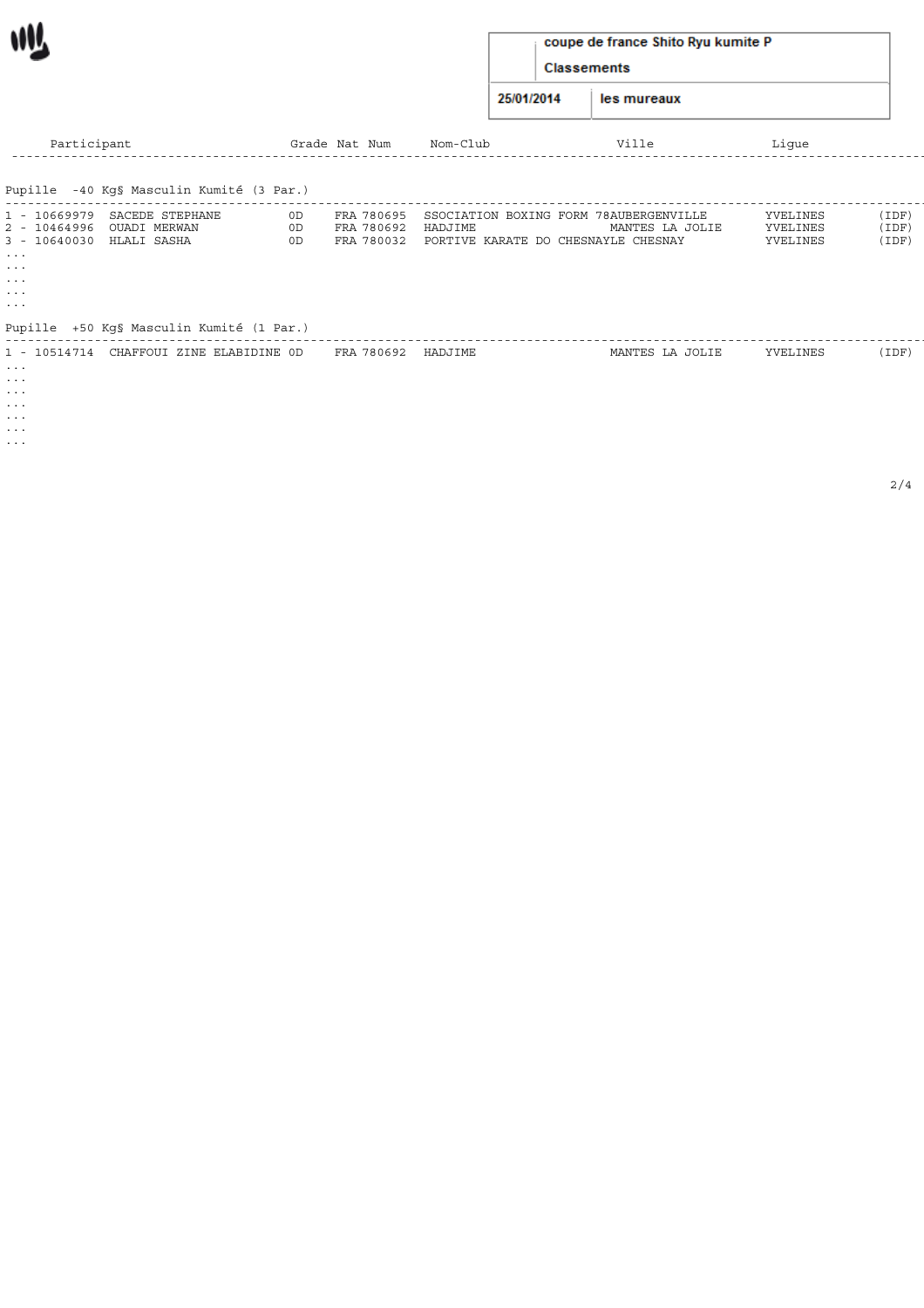## coupe de france Shito Ryu kumite P

Classements

25/01/2014 les mureaux

| Participant                                                                                                                               |                                                                                          |          | Grade Nat Num                          | Nom-Club                                                                                            | Ville                    | Lique                            |                |
|-------------------------------------------------------------------------------------------------------------------------------------------|------------------------------------------------------------------------------------------|----------|----------------------------------------|-----------------------------------------------------------------------------------------------------|--------------------------|----------------------------------|----------------|
|                                                                                                                                           | Pupille -25 Kg§ Féminin Kumité (3 Par.)                                                  |          |                                        |                                                                                                     |                          |                                  |                |
| 1 - 10380644 KEAY KIMLY<br>$3 - 10629278$<br>$\sim$ $\sim$ $\sim$<br>$\cdots$<br>$\sim$ $\sim$ $\sim$<br>$\cdots$<br>$\sim$ $\sim$ $\sim$ | - 10376954 RANDRIAMIARISOA RAVINALA OD<br>OUNADJELA NESRINE                              | 0D<br>0D | FRA 190006<br>FRA 190006<br>FRA 780083 | OKAI KARATE CLUB DE BRIVE<br>OKAI KARATE CLUB DE BRIVE<br>LIMAY KARATE CLUB ALJ                     | LIMAY                    | LIMOUSIN<br>LIMOUSIN<br>YVELINES | (IDF)          |
|                                                                                                                                           | Pupille -30 Kg§ Féminin Kumité (2 Par.)                                                  |          |                                        |                                                                                                     |                          |                                  |                |
| 1 - 10570759<br>$\cdots$<br>$\cdots$<br>$\sim$ $\sim$ $\sim$<br>$\sim$ $\sim$ $\sim$<br>$\cdots$<br>$\sim$ $\sim$ $\sim$                  | JANNIC MORGANE<br>2 - 10555265 MONDELUS JANAN<br>Pupille -35 Kg§ Féminin Kumité (2 Par.) | 0D<br>OD | FRA 780073                             | B ATHL DE MANTES LA VILLEMANTES LA VILLE<br>FRA 780042 TIIVE CARRIERES SUR SEINECARRIERES SUR SEINE |                          | YVELINES<br>YVELINES             | (IDF)<br>(IDF) |
| $\cdots$<br>$\cdots$<br>$\sim$ $\sim$ $\sim$<br>$\cdots$<br>$\cdots$                                                                      | 1 - 10708320 BEN LETAIEF NAWEL<br>2 - 10466375 MOUTAZAIM MALAK                           | 0D<br>OD | FRA 780696                             | FRA 780100 KARATE CLUB DE BEYNES<br>HAKKEN DO KARATE                                                | BEYNES<br><b>BOUAFLE</b> | YVELINES<br>YVELINES             | (IDF)<br>(IDF) |

...

M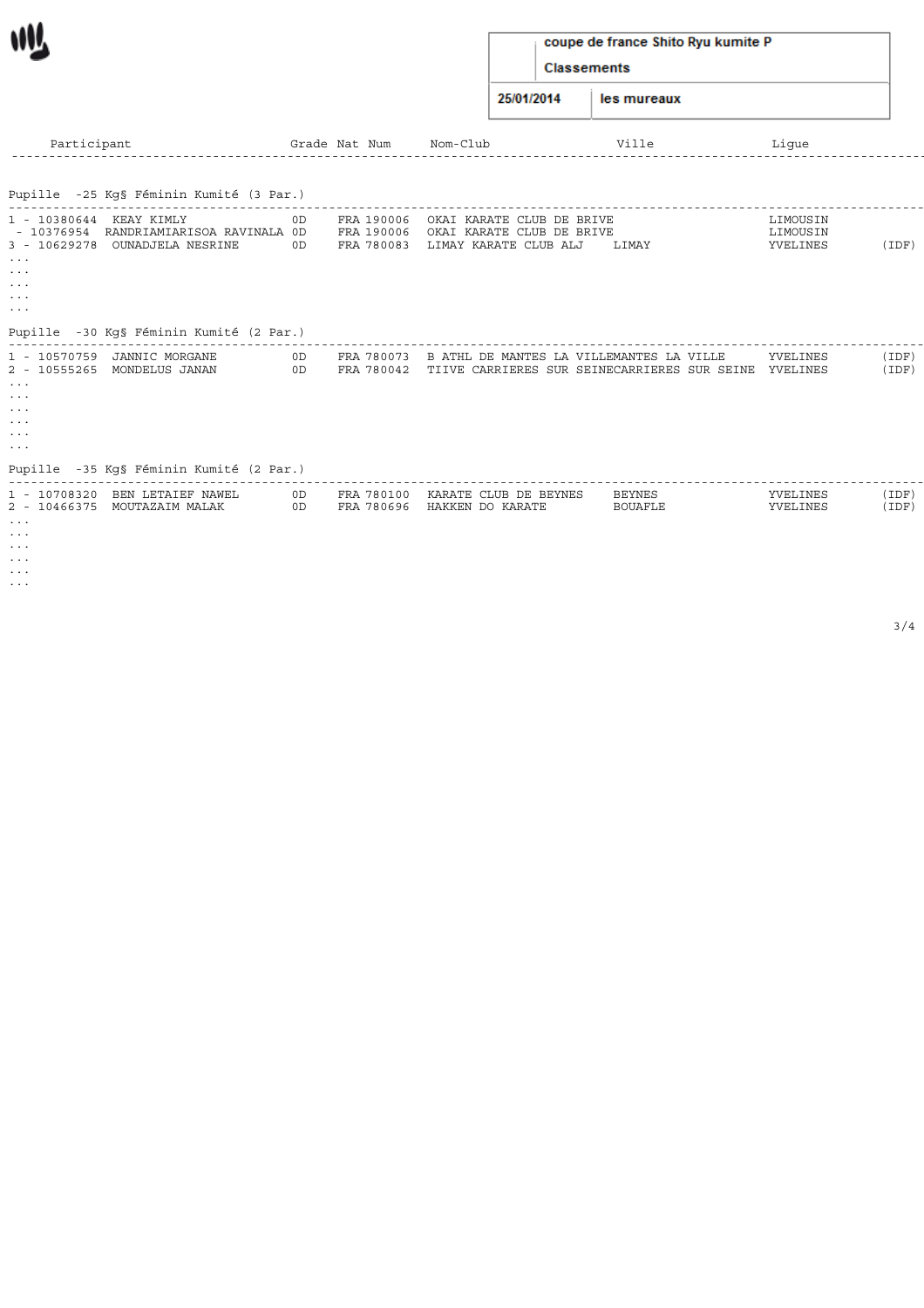| coupe de france Shito Ryu kumite P |  |  |
|------------------------------------|--|--|
|------------------------------------|--|--|

Classements

25/01/2014 les mureaux

| Participant                                                  |                                                 |          | Grade Nat Num                    | Nom-Club                                                       | Ville                                               | Lique                |                |
|--------------------------------------------------------------|-------------------------------------------------|----------|----------------------------------|----------------------------------------------------------------|-----------------------------------------------------|----------------------|----------------|
|                                                              |                                                 |          |                                  |                                                                |                                                     |                      |                |
|                                                              | Pupille -40 Kg§ Féminin Kumité (2 Par.)         |          |                                  |                                                                |                                                     |                      |                |
| 1 - 10560078 BALL NEELAM<br>$\cdots$<br>$\cdots$<br>$\cdots$ | 2 - 10471734 DROUIN MATHILDE                    | 0D<br>OD |                                  | FRA 780072 A S M B KARATE<br>FRA 780681 BREUIL KYOKAI SHOTOKAN | NTIGNY LE BRETONNEUX YVELINES<br>BREUIL BOIS ROBERT | YVELINES             | (IDF)<br>(IDF) |
| $\cdots$<br>$\cdots$<br>$\cdots$<br>$\cdots$                 |                                                 |          |                                  |                                                                |                                                     |                      |                |
|                                                              | Pupille -45 Kg§ Féminin Kumité (2 Par.)         |          |                                  |                                                                |                                                     |                      |                |
| 1 - 10319878<br>$\cdots$<br>$\cdots$<br>$\cdots$<br>$\cdots$ | HAMDOUN NISRINE<br>2 - 10484361 ALEXANDRE LOANN | 0D<br>0D | FRA 780100<br>FRA 780692 HADJIME | KARATE CLUB DE BEYNES                                          | BEYNES<br>MANTES LA JOLIE                           | YVELINES<br>YVELINES | (IDF)<br>(IDF) |

... ...

WV.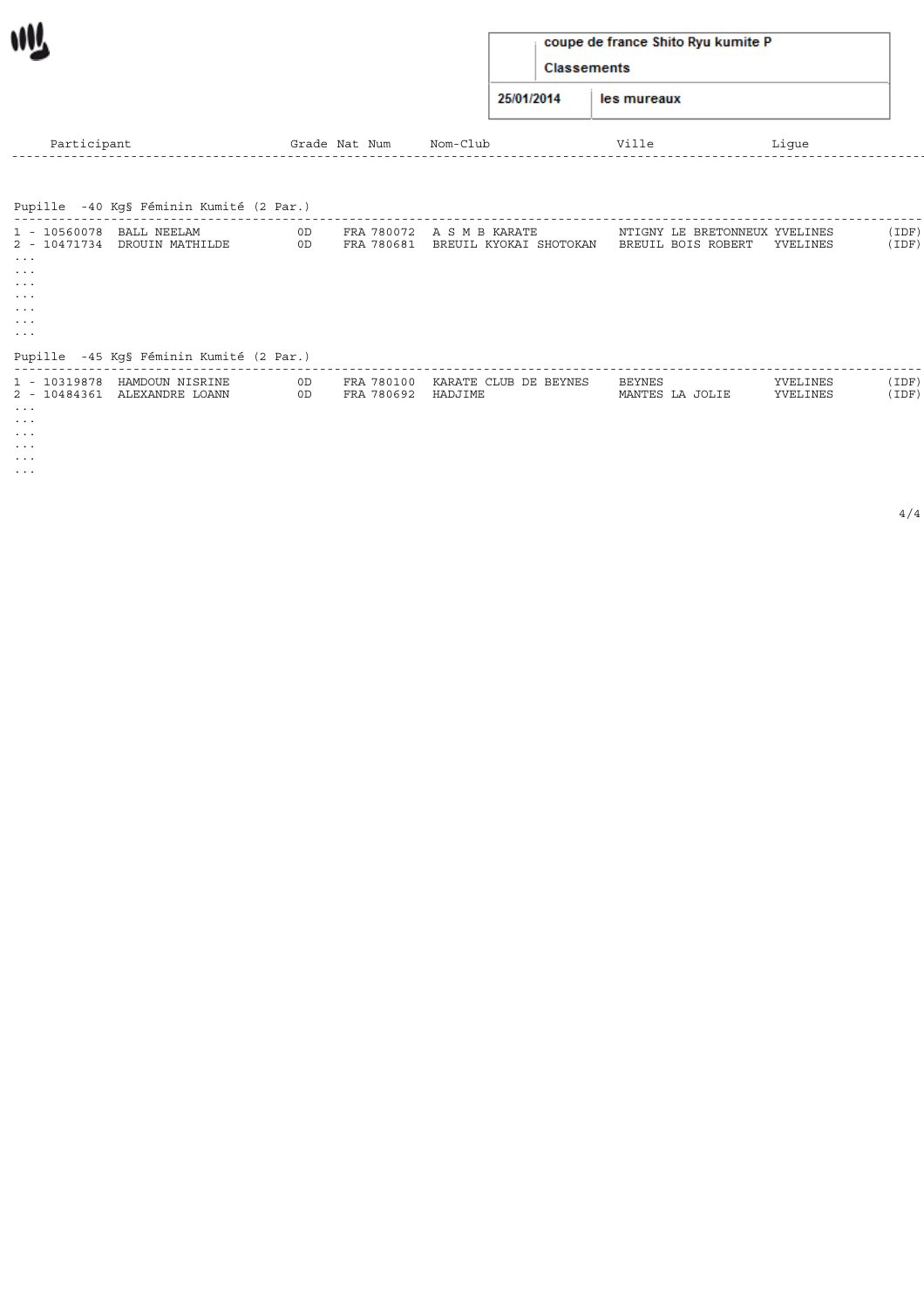#### coupe de france Shito Ryu kumite B

**Classements** 

25/01/2014 les mureaux

Participant Grade Nat Num Nom-Club Ville Ligue ------------------------------------------------------------------------------------------------------------------------------------------------------------------------------------------------------------------------------ Benjamin -30 Kg§ Masculin Kumité (7 Par.) ------------------------------------------------------------------------------------------------------------------------------------------------------------------------------------------------------------------------------ 1 - 10354783 TOUMI RALEM 0D FRA 190006 OKAI KARATE CLUB DE BRIVE LIMOUSIN 2 - 10381707 JAMES NOAH 0D FRA 780681 BREUIL KYOKAI SHOTOKAN BREUIL BOIS ROBERT YVELINES (IDF) 3 - 10378961 BLANCHARD BASTIEN 0D FRA 780675 KARATE SHIN ISSOU ISSOU YVELINES (IDF) 3 - 10473929 QUACH LUCAS 0D FRA 780008 A K 78 MEULAN MEULAN YVELINES (IDF) 5 - 10641630 BOUHIA ELIAS 0D FRA 780131 ATE CLUB PLAISIROIS (KCP)PLAISIR YVELINES (IDF) 5 - 10306838 THIONGANE OUSMANE 0D FRA 780608 DE LA COMMUNE D'ACHERESACHERES YVELINES (IDF) 3 - 10473929 QUACH LUCAS<br>5 - 10641630 BOUHIA ELIAS<br>5 - 10306838 THIONGANE OUSMANE Benjamin -35 Kg§ Masculin Kumité (8 Par.) ------------------------------------------------------------------------------------------------------------------------------------------------------------------------------------------------------------------------------ 1 - 10386930 CAETANO UGO 0D FRA 410602 ACADEMIE D ARTS MARTIAUX TBO 2 - 10458124 LEVREY DORIAN 0D FRA 700002 KARATE CLUB DE LURE FRANCHE COMTE 3 - 10471012 RABHI AYOUB 0D FRA 780083 LIMAY KARATE CLUB ALJ LIMAY YVELINES (IDF) 3 - 10470978 BEKKOUCH BILAL 0D FRA 780083 LIMAY KARATE CLUB ALJ LIMAY YVELINES (IDF) 5 - 10389175 GIL CHRISTOPHE 0D FRA 780008 A K 78 MEULAN MEULAN YVELINES (IDF) 5 - 10379925 RAFFIN LEGRAND ANGEL 0D FRA 780696 HAKKEN DO KARATE BOUAFLE YVELINES (IDF)

Benjamin -40 Kg§ Masculin Kumité (11 Par.)

...

|                          | 1 - 10550934 TIBIDI ALEXIS R.           | 0D.            | FRA 190006 | OKAI KARATE CLUB DE BRIVE                    | LIMOUSIN     |       |
|--------------------------|-----------------------------------------|----------------|------------|----------------------------------------------|--------------|-------|
|                          | 2 - 10165992 MOEMATAKU MATHIAS          | 0D             | FRA 780100 | KARATE CLUB DE BEYNES BEYNES                 | YVELINES     | (IDF) |
| $3 - 10324844$           | AMENGLE FOUMANE J LENNY OD              |                |            | FRA 780101 HL PUGILISTIOUE GANT D'ORHOUILLES | YVELINES     | (IDF) |
| 3 - 10402565             | OUNADJELA ILYES                         | 0 <sub>D</sub> | FRA 780083 | LIMAY KARATE CLUB ALJ    LIMAY               | YVELINES     | (IDF) |
|                          | 5 - 10306048 COURTELLEMONT GUILLAUME OD |                | FRA 780084 | RAMBOUILLET SPORTS<br>RAMBOUILLET            | YVELINES     | (IDF) |
| 5 - 10348777 MAUDUIT TOM |                                         | 0D.            |            | FRA 940677 RES LES ROSES KARATE CLUB         | VAL DE MARNE | (IDF) |
|                          | 7 - 10673138 NDIAYE GREGOIRE            | 0 <sub>D</sub> | FRA 780027 | BUDO KC LES MUREAUX<br>LES MUREAUX           | YVELINES     | (IDF) |
| $\cdots$                 |                                         |                |            |                                              |              |       |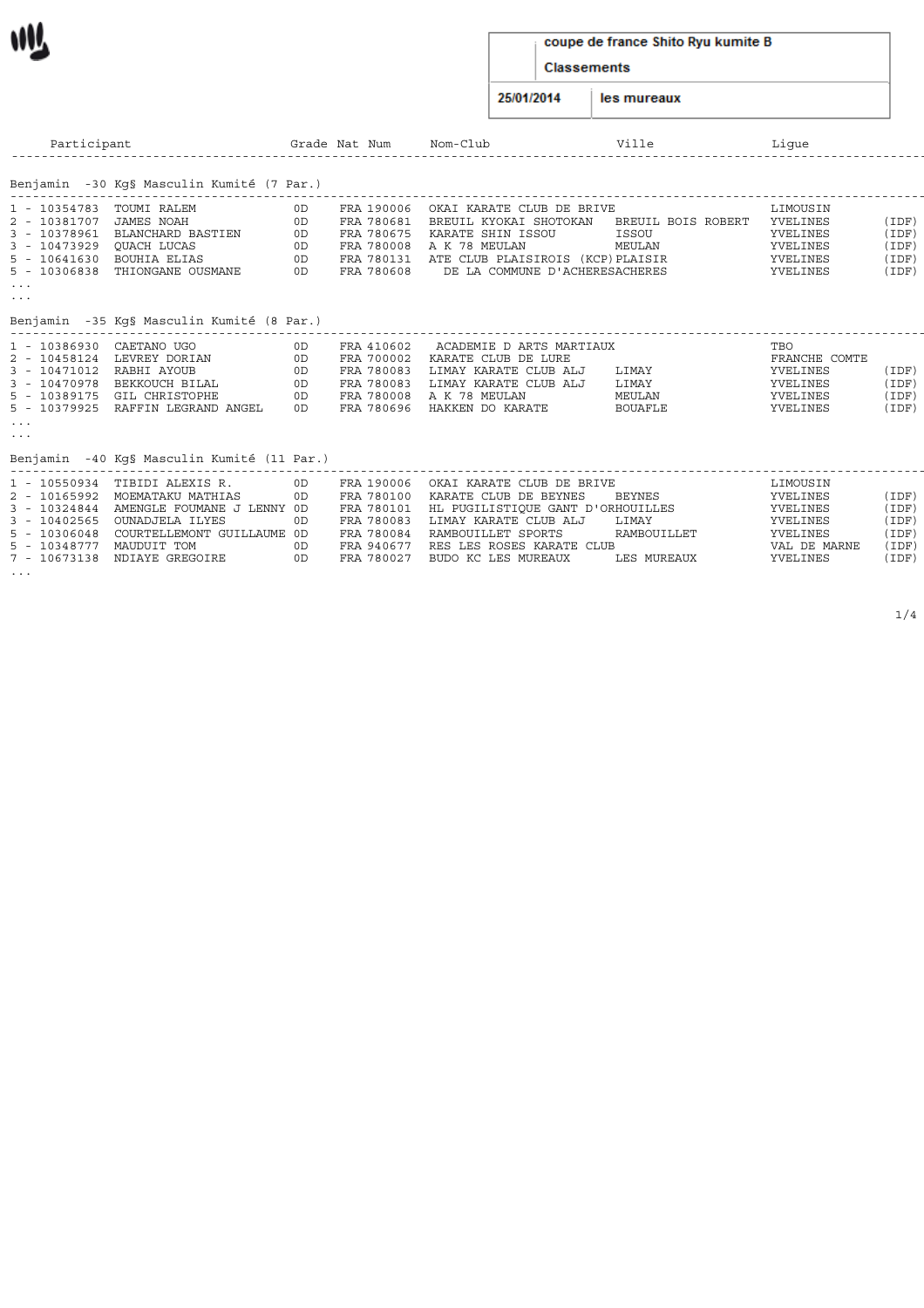| coupe de france Shito Ryu kumite B |  |  |  |  |  |  |
|------------------------------------|--|--|--|--|--|--|
|------------------------------------|--|--|--|--|--|--|

Classements

25/01/2014 les mureaux

| Participant                                                                                                  |                                                                                                                                                                                           |                                  | Grade Nat Num                                                                    | Nom-Club                                                                                                                                                                                | Ville                                                      | Lique                                                    |                              |
|--------------------------------------------------------------------------------------------------------------|-------------------------------------------------------------------------------------------------------------------------------------------------------------------------------------------|----------------------------------|----------------------------------------------------------------------------------|-----------------------------------------------------------------------------------------------------------------------------------------------------------------------------------------|------------------------------------------------------------|----------------------------------------------------------|------------------------------|
|                                                                                                              | Benjamin -45 Kg§ Masculin Kumité (8 Par.)                                                                                                                                                 |                                  |                                                                                  |                                                                                                                                                                                         |                                                            |                                                          |                              |
| 1 - 10247937<br>2 - 10550380<br>$\cdots$<br>$\cdots$<br>Benjamin                                             | LAVAUD PIERRE<br>MONTELS TIMEO<br>3 - 10160191 GUERIN MAXIME<br>3 - 10306724 GUEGAN THOMAS<br>5 - 10548251 MUNOZ JUSTIN<br>5 - 10709082 BARROS FLAVIO<br>-50 Kg§ Masculin Kumité (1 Par.) | 0D<br>0D<br>0D<br>0D<br>0D<br>0D | FRA 190006<br>FRA 870609<br>FRA 780681<br>FRA 780696<br>FRA 780606<br>FRA 780681 | OKAI KARATE CLUB DE BRIVE<br>GOSHIN KARATE DO PANAZOL<br>BREUIL KYOKAI SHOTOKAN<br>HAKKEN DO KARATE<br>NTENTE SPORTIVE DU PERRAYE PERRAY EN YVELINES YVELINES<br>BREUIL KYOKAI SHOTOKAN | BREUIL BOIS ROBERT<br><b>BOUAFLE</b><br>BREUIL BOIS ROBERT | LIMOUSIN<br>LIMOUSIN<br>YVELINES<br>YVELINES<br>YVELINES | (IDF<br>(IDF<br>(IDF<br>(IDF |
| 1 - 10345921<br>$\cdots$<br>$\cdots$<br>$\cdots$<br>$\cdots$<br>$\cdots$<br>$\cdots$<br>$\cdots$<br>Benjamin | LAHRECH ABDEL GHANI<br>-55 Kq§ Masculin Kumité (1 Par.)                                                                                                                                   | 0D.                              | FRA 780083                                                                       | LIMAY KARATE CLUB ALJ                                                                                                                                                                   | LIMAY                                                      | YVELINES                                                 | (IDF                         |
| 1 - 10208685<br>$\cdots$<br>$\cdots$                                                                         | LISOWSKI ALEXANDRE                                                                                                                                                                        | 0D.                              | FRA 940677                                                                       | RES LES ROSES KARATE CLUB                                                                                                                                                               |                                                            | VAL DE MARNE                                             | (IDF                         |

... ... ...

... ...

WV.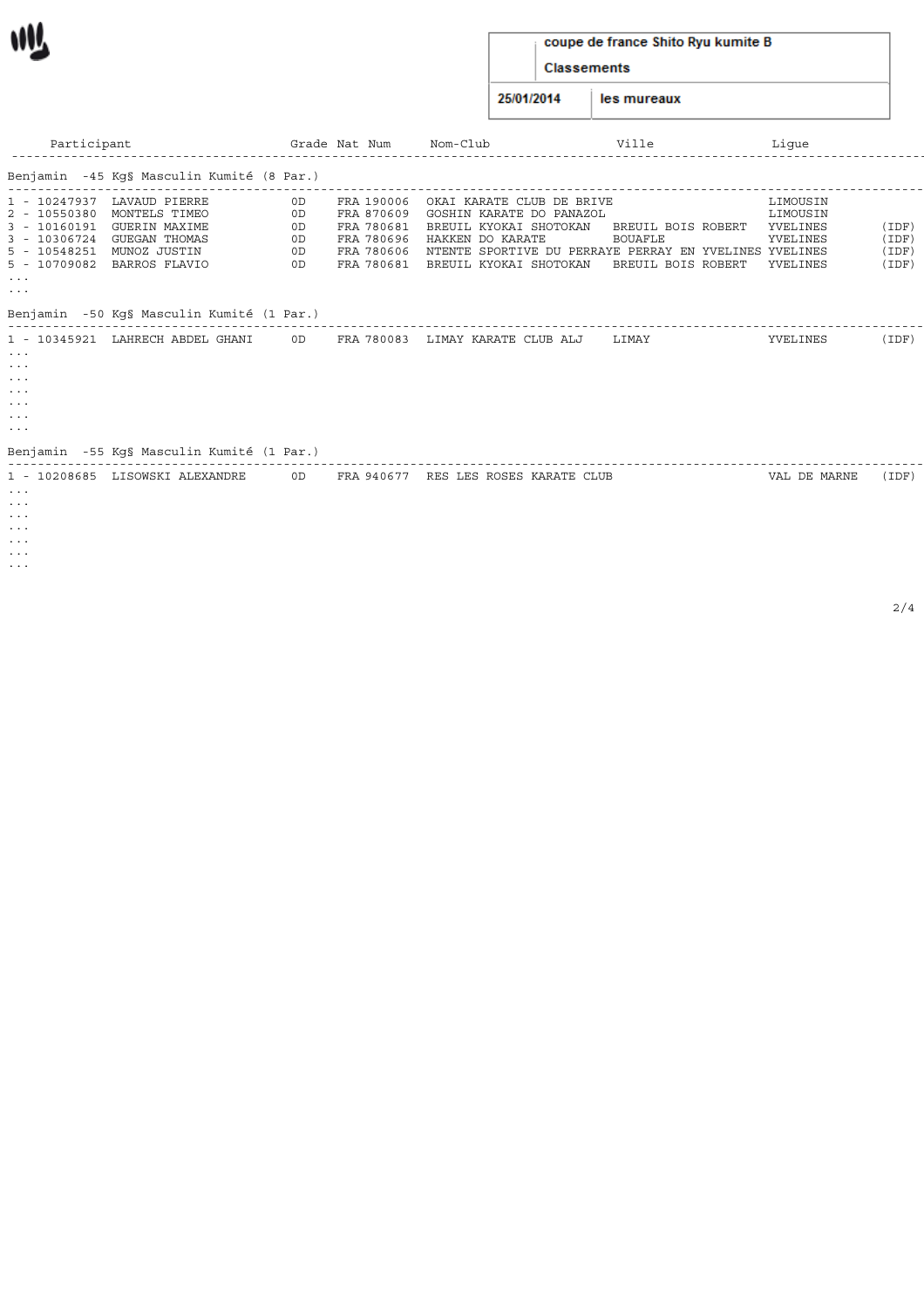#### coupe de france Shito Ryu kumite B

Classements

25/01/2014 les mureaux

| Participant                  |                                          |          | Grade Nat Num            | Nom-Club                                       | Ville              | Lique                |                |
|------------------------------|------------------------------------------|----------|--------------------------|------------------------------------------------|--------------------|----------------------|----------------|
|                              | Benjamin -30 Kq§ Féminin Kumité (6 Par.) |          |                          |                                                |                    |                      |                |
| 1 - 10484375                 | GASSAMA MAMA BARRO<br>SMAIN ILYANA       | 0D<br>0D | FRA 780692<br>FRA 780032 | HADJIME<br>PORTIVE KARATE DO CHESNAYLE CHESNAY | MANTES LA JOLIE    | YVELINES<br>YVELINES | (IDF)<br>(IDF) |
| 2 - 10192650<br>3 - 10617990 | BAQUÉ TALISSA                            | 0D       | FRA 940677               | RES LES ROSES KARATE CLUB                      |                    | VAL DE MARNE         | (IDF)          |
| 3 - 10411350                 | ISRA AMINA                               | 0D       | FRA 780692               | HADJIME                                        | MANTES LA JOLIE    | YVELINES             | (IDF)          |
| 5 - 10313778                 | REMOISSENET MARINE                       | 0D       | FRA 780606               | NTENTE SPORTIVE DU PERRAYE PERRAY EN YVELINES  |                    | YVELINES             | (IDF)          |
| 5 - 10465079                 | BELKACEM LINA                            | 0D       | FRA 780681               | BREUIL KYOKAI SHOTOKAN                         | BREUIL BOIS ROBERT | YVELINES             | (IDF)          |
| $\sim$ $\sim$ $\sim$         |                                          |          |                          |                                                |                    |                      |                |
| $\sim$ $\sim$ $\sim$         |                                          |          |                          |                                                |                    |                      |                |
|                              | Benjamin -35 Kq§ Féminin Kumité (6 Par.) |          |                          |                                                |                    |                      |                |
|                              |                                          |          |                          |                                                |                    |                      |                |
|                              | 1 - 10376965 POUPEE AMAE                 | 0D       | FRA 190006               | OKAI KARATE CLUB DE BRIVE                      |                    | LIMOUSIN             |                |
| 2 - 10549621                 | BOUMALI TYLANE                           | 0D       | FRA 780032               | PORTIVE KARATE DO CHESNAYLE CHESNAY            |                    | YVELINES             | (IDF)          |
| 3 - 10555268                 | MONDELUS SANIYYA                         | 0D       | FRA 780042               | TIIVE CARRIERES SUR SEINECARRIERES SUR SEINE   |                    | YVELINES             | (IDF)          |
| 3 - 10638914                 | <b>DUVERGER ELEA</b>                     | 0D       | FRA 780042               | TIIVE CARRIERES SUR SEINECARRIERES SUR SEINE   |                    | YVELINES             | (IDF)          |
| 5 - 10475513                 | CHEKATTI HAJARE                          | 0D       | FRA 780042               | TIIVE CARRIERES SUR SEINECARRIERES SUR SEINE   |                    | YVELINES             | (IDF)          |
| 5 - 10278679                 | LEON EMMA                                |          | FRA 940677               | RES LES ROSES KARATE CLUB                      |                    | VAL DE MARNE         | (IDF)          |

... ...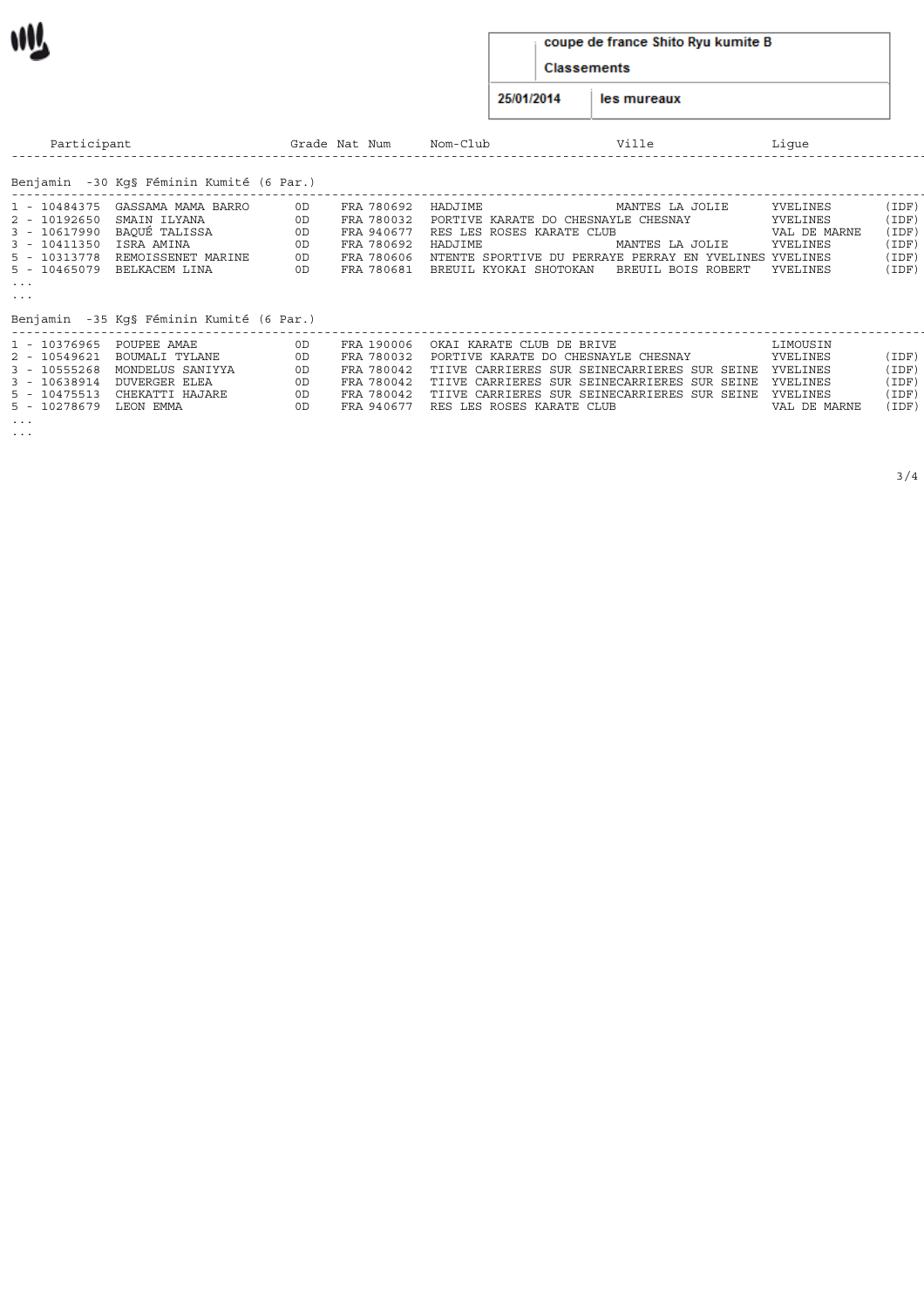#### coupe de france Shito Ryu kumite B

Classements

25/01/2014 les mureaux

| Participant                                                                                                                        |                                                                                                                  | Grade                      | Nat Num                                                            | Nom-Club                                                                                                                                                | Ville                             | Lique                                                         |                                  |
|------------------------------------------------------------------------------------------------------------------------------------|------------------------------------------------------------------------------------------------------------------|----------------------------|--------------------------------------------------------------------|---------------------------------------------------------------------------------------------------------------------------------------------------------|-----------------------------------|---------------------------------------------------------------|----------------------------------|
|                                                                                                                                    |                                                                                                                  |                            |                                                                    |                                                                                                                                                         |                                   |                                                               |                                  |
|                                                                                                                                    | Benjamin -40 Kg§ Féminin Kumité (6 Par.)                                                                         |                            |                                                                    |                                                                                                                                                         |                                   |                                                               |                                  |
| 1 - 10615179<br>3 - 10376967<br>$\cdots$<br>$\cdots$<br>$\cdots$<br>$\cdots$                                                       | RATIU DENISA<br>2 - 10274441 GABIOU ANGELIQUE<br>3 - 10279784 MAHAMMA FADWA<br>MOINDRANZE LEELOU                 | 0D<br>0D<br>0D<br>0D       | FRA 780027<br>FRA 780606<br>FRA 780692<br>FRA 190006               | BUDO KC LES MUREAUX<br>NTENTE SPORTIVE DU PERRAYE PERRAY EN YVELINES YVELINES<br>HADJIME<br>OKAI KARATE CLUB DE BRIVE                                   | LES MUREAUX<br>MANTES LA JOLIE    | YVELINES<br>YVELINES<br>LIMOUSIN                              | (IDF)<br>(IDF)<br>(IDF)          |
| Benjamin                                                                                                                           | -45 Kq§ Féminin Kumité (6 Par.)                                                                                  |                            |                                                                    |                                                                                                                                                         |                                   |                                                               |                                  |
| 1 - 10466866 FAIK INES<br>2 - 10622829<br>3 - 10473680<br>3 - 10548626<br>$\cdots$<br>$\cdots$<br>$\sim$ $\sim$ $\sim$<br>Benjamin | ROLLIN JULIA<br>RIGAUD AMANDINE<br>FAUBERT EMMA<br>5 - 10570755 HAOUMAL SALMA<br>+50 Kq§ Féminin Kumité (2 Par.) | 0D<br>0D<br>0D<br>0D<br>OD | FRA 780027<br>FRA 780681<br>FRA 700002<br>FRA 780032<br>FRA 780073 | BUDO KC LES MUREAUX<br>BREUIL KYOKAI SHOTOKAN<br>KARATE CLUB DE LURE<br>PORTIVE KARATE DO CHESNAYLE CHESNAY<br>B ATHL DE MANTES LA VILLEMANTES LA VILLE | LES MUREAUX<br>BREUIL BOIS ROBERT | YVELINES<br>YVELINES<br>FRANCHE COMTE<br>YVELINES<br>YVELINES | (IDF)<br>(IDF)<br>(IDF)<br>(IDF) |
| $\cdots$<br>$\cdots$                                                                                                               | 1 - 10466376 MOUTAZAIM OMNIYA<br>2 - 10714808 DELCOURT CAMILLE                                                   | 0D<br>0D                   | FRA 780696<br>FRA 780694                                           | HAKKEN DO KARATE<br>RMERIE SATORY SECT KARATEVERSAILLES                                                                                                 | <b>BOUAFLE</b>                    | YVELINES<br>YVELINES                                          | (IDF)<br>(IDF)                   |

... ... ... ...

W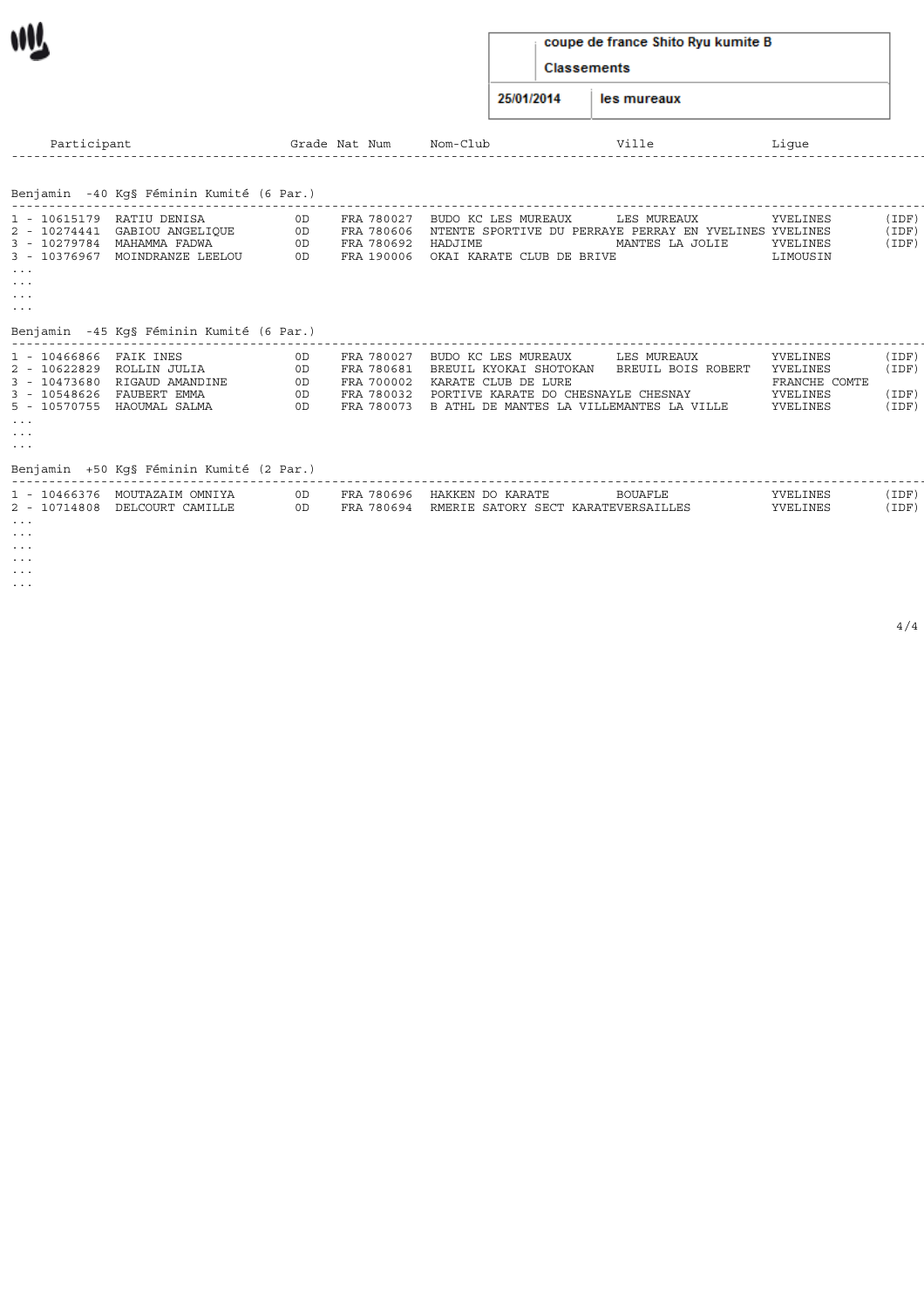## coupe de france Shito Ryu kumite M

Classements

25/01/2014 les mureaux

| Participant                                                                                                                                                                                                                                                         |                | Grade Nat Num                          | Nom-Club                                                                             | Ville           | Lique                                    |                |
|---------------------------------------------------------------------------------------------------------------------------------------------------------------------------------------------------------------------------------------------------------------------|----------------|----------------------------------------|--------------------------------------------------------------------------------------|-----------------|------------------------------------------|----------------|
| Minime -35 Kq§ Féminin Kumité (2 Par.)                                                                                                                                                                                                                              |                |                                        |                                                                                      |                 |                                          |                |
| 1 - 10550935 ZE ONDOUA ALEXIA<br>2 - 10455671 DUQUEROIX CELINE<br>$\sim$ $\sim$ $\sim$<br>$\sim$ $\sim$ $\sim$<br>$\sim$ $\sim$ $\sim$<br>$\sim$ $\sim$ $\sim$<br>$\sim$ $\sim$ $\sim$<br>$\sim$ $\sim$ $\sim$                                                      | OD<br>OD       |                                        | FRA 190006 OKAI KARATE CLUB DE BRIVE<br>FRA 190006 OKAI KARATE CLUB DE BRIVE         |                 | LIMOUSIN<br>LIMOUSIN                     |                |
| Minime<br>-40 Kq§ Féminin Kumité (3 Par.)                                                                                                                                                                                                                           |                |                                        |                                                                                      |                 |                                          |                |
| 1 - 10346826<br>BOUCIF DOUNIA<br>2 - 10267944 GANDRIEAU CONSTANCE<br>3 - 10484371 GASSAMA R BARRO<br>$\sim$ $\sim$ $\sim$<br>$\sim$ $\sim$ $\sim$<br>$\sim$ $\sim$ $\sim$<br>$\sim$ $\sim$ $\sim$<br>$\sim$ $\sim$ $\sim$<br>Minime -45 Kq§ Féminin Kumité (2 Par.) | 0D<br>0D<br>OD | FRA 190006<br>FRA 170618<br>FRA 780692 | OKAI KARATE CLUB DE BRIVE<br>TIAL ACADEMIE OLERONNAISE<br>HADJIME                    | MANTES LA JOLIE | LIMOUSIN<br>POITOU CHARENTES<br>YVELINES | (IDF)          |
| 1 - 10237879 JARRY JUSTINE<br>2 - 10491905 ONGDANOUM CELIA<br>$\sim$ $\sim$ $\sim$<br>$\sim$ $\sim$ $\sim$<br>$\sim$ $\sim$ $\sim$<br>$\sim$ $\sim$ $\sim$<br>$\sim$ $\sim$ $\sim$                                                                                  | 0D<br>OD       |                                        | FRA 780084 RAMBOUILLET SPORTS<br>FRA 780073 B ATHL DE MANTES LA VILLEMANTES LA VILLE | RAMBOUILLET     | YVELINES<br>YVELINES                     | (IDF)<br>(IDF) |

...

W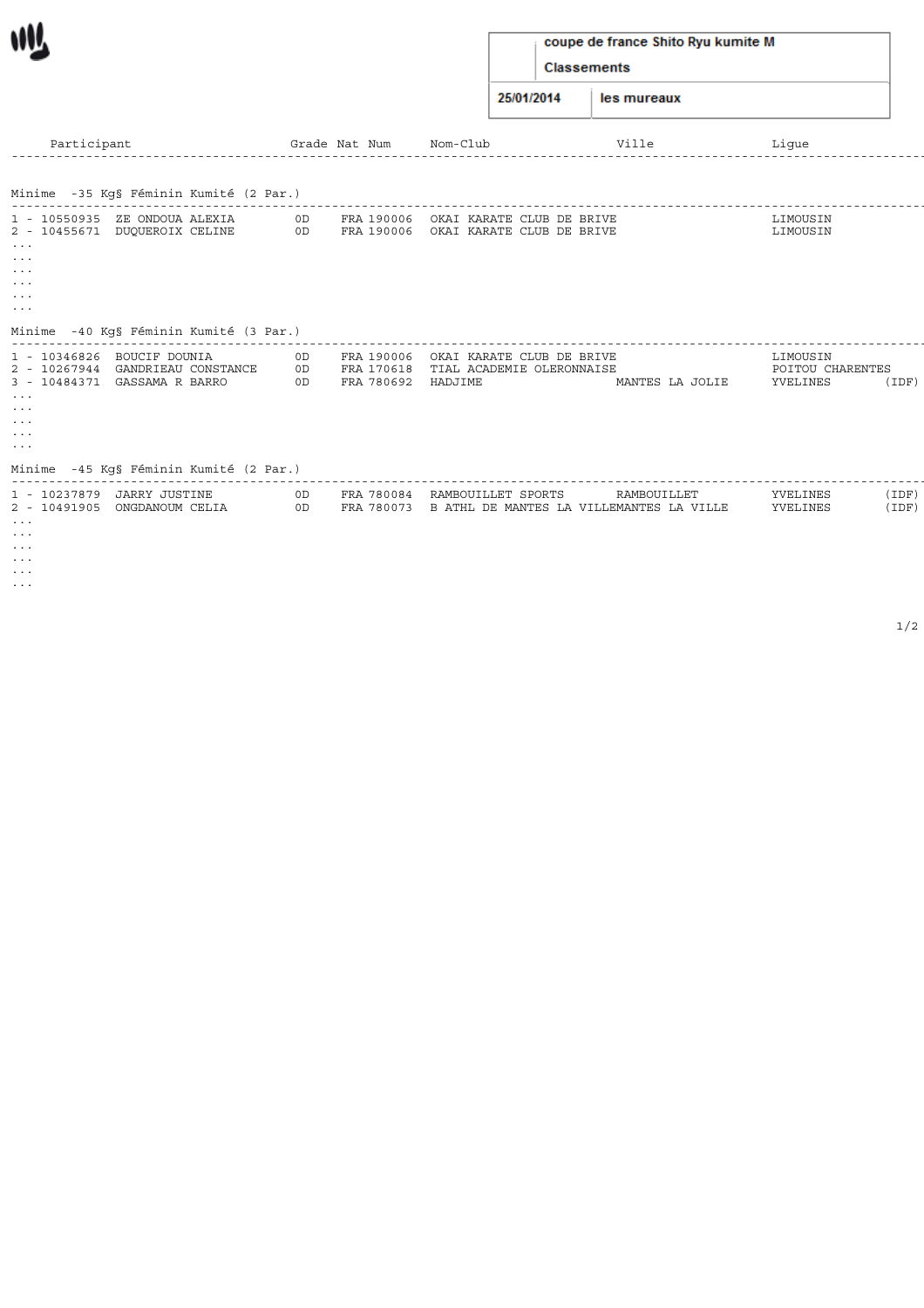## coupe de france Shito Ryu kumite M

Classements

25/01/2014 les mureaux

| Participant                                                                                                                                                                                         |                      | Grade Nat Num                                        | Nom-Club                                                                   | Ville                      | Lique                                               |                |
|-----------------------------------------------------------------------------------------------------------------------------------------------------------------------------------------------------|----------------------|------------------------------------------------------|----------------------------------------------------------------------------|----------------------------|-----------------------------------------------------|----------------|
| Minime -50 Kq§ Féminin Kumité (4 Par.)                                                                                                                                                              |                      |                                                      |                                                                            |                            |                                                     |                |
| 1 - 10278014 NARDONE SOLINE<br>2 - 10373373<br>COINDET CALISTA<br>3 - 10253842 ISRA OM KELTOUM<br>3 - 10236161 BIDAUT LUCIE<br>$\sim$ $\sim$ $\sim$<br>$\cdots$<br>$\cdots$<br>$\sim$ $\sim$ $\sim$ | 0D<br>OD<br>OD<br>OD | FRA 340712<br>FRA 360012<br>FRA 780692<br>FRA 780696 | FRONTIGNAN KARATE CLUB<br>KARATE CLUB DEOLS<br>HADJIME<br>HAKKEN DO KARATE | MANTES LA JOLIE<br>BOUAFLE | LANGUEDOC ROUSSILLON<br>TBO<br>YVELINES<br>YVELINES | (IDF)<br>(IDF) |
| Minime -55 Kq§ Féminin Kumité (3 Par.)                                                                                                                                                              |                      |                                                      |                                                                            |                            |                                                     |                |
| 1 - 10185904 ZANINI CHARLOTTE<br>2 - 10339768 LAZAREVIC MARGAUX                                                                                                                                     | 0D<br>OD             | FRA 950086                                           | L CLUB SPORTIF CORMEILLAI<br>FRA 280013 S MAINTENON PIERRE KARATE          |                            | VAL D OISE<br>TBO                                   | (IDF)          |
| 3 - 10238123 RODRIGUES CAITLIN                                                                                                                                                                      | OD                   |                                                      | FRA 780042 TIIVE CARRIERES SUR SEINECARRIERES SUR SEINE                    |                            | YVELINES                                            | (IDF)          |
| $\sim$ $\sim$ $\sim$<br>$\cdots$                                                                                                                                                                    |                      |                                                      |                                                                            |                            |                                                     |                |
| $\cdots$<br>$\cdots$                                                                                                                                                                                |                      |                                                      |                                                                            |                            |                                                     |                |
| $\sim$ $\sim$ $\sim$                                                                                                                                                                                |                      |                                                      |                                                                            |                            |                                                     |                |
| Minime  +55 Kq§ Féminin Kumité (1 Par.)                                                                                                                                                             |                      |                                                      |                                                                            |                            |                                                     |                |
| 1 - 10144609 GUENDOUZI SHANA<br>$\cdots$                                                                                                                                                            | 0D                   |                                                      | FRA 780669 FRJEPLE GOTHIOUE                                                | BAZEMONT                   | YVELINES                                            | (IDF           |

... ... ... ...

... ...

W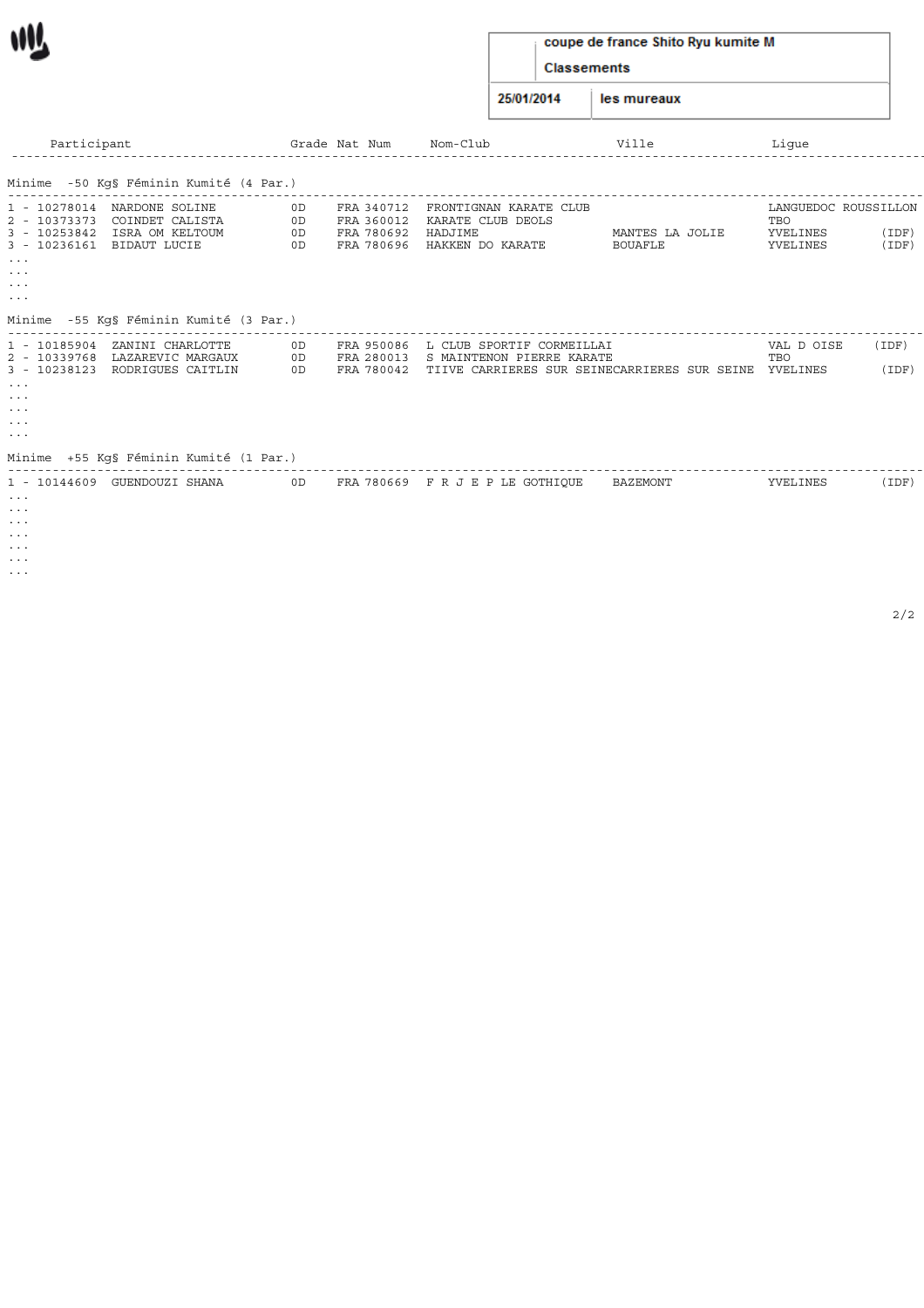# W

#### coupe de france Shito Ryu kumite MM

Classements

25/01/2014 les mureaux

| Participant                                                                                                                                                                            | Grade Nat Num              |                                                                    | Nom-Club                                                                                                                             | Ville                            | Lique                                                       |                                |
|----------------------------------------------------------------------------------------------------------------------------------------------------------------------------------------|----------------------------|--------------------------------------------------------------------|--------------------------------------------------------------------------------------------------------------------------------------|----------------------------------|-------------------------------------------------------------|--------------------------------|
| Minime  -35 Kg§ Masculin Kumité (5 Par.)                                                                                                                                               |                            |                                                                    |                                                                                                                                      |                                  |                                                             |                                |
| 1 - 10336132 RAZIG AMINE<br>2 - 10253839<br>ISRA NASSER EDDINE<br>3 - 10192649 SMAIN MERAH ADAM<br>3 - 10226042 AMICE TITOUAN<br>5 - 10458857 WASERMAN MAXENCE<br>$\sim$ $\sim$ $\sim$ | 0D<br>OD<br>0D<br>OD<br>OD | FRA 190006<br>FRA 780692<br>FRA 780032<br>FRA 170618<br>FRA 410602 | OKAI KARATE CLUB DE BRIVE<br>HADJIME<br>PORTIVE KARATE DO CHESNAYLE CHESNAY<br>TIAL ACADEMIE OLERONNAISE<br>ACADEMIE D ARTS MARTIAUX | MANTES LA JOLIE                  | LIMOUSIN<br>YVELINES<br>YVELINES<br>POITOU CHARENTES<br>TBO | (IDF<br>(IDF)                  |
| $\cdots$<br>$\sim$ $\sim$ $\sim$<br>Minime -40 Kq§ Masculin Kumité (6 Par.)                                                                                                            |                            |                                                                    |                                                                                                                                      |                                  |                                                             |                                |
| 1 - 10576983 LAROUACH OUSSAMA<br>2 - 10461958  BOUROUBA ILIÈS<br>3 - 10236162 BIDAUT LOANN<br>3 - 10174062 BRENIER CYRIL<br>5 - 10249699<br>THIONGANE MAMADOU                          | 0D<br>OD<br>0D<br>OD<br>OD | FRA 780083<br>FRA 780083<br>FRA 780696<br>FRA 190006<br>FRA 780608 | LIMAY KARATE CLUB ALJ<br>LIMAY KARATE CLUB ALJ<br>HAKKEN DO KARATE<br>OKAI KARATE CLUB DE BRIVE<br>DE LA COMMUNE D'ACHERESACHERES    | LIMAY<br>LIMAY<br><b>BOUAFLE</b> | YVELINES<br>YVELINES<br>YVELINES<br>LIMOUSIN<br>YVELINES    | (IDF<br>(IDF)<br>(IDF<br>(IDF) |
| $\sim$ $\sim$ $\sim$<br>$\sim$ $\sim$ $\sim$<br>Minime -45 Kg§ Masculin Kumité (3 Par.)                                                                                                |                            |                                                                    |                                                                                                                                      |                                  |                                                             |                                |

| 2 - 10379651 BA ALASSANE<br>3 - 10208690 LEON MATHIS | 1 - 10247959 LAROUQUIE LOUIS | 0D<br>0D<br>0D | FRA 190006 OKAI KARATE CLUB DE BRIVE<br>FRA 780131 ATE CLUB PLAISIROIS (KCP)PLAISIR<br>FRA 940677 RES LES ROSES KARATE CLUB | LIMOUSIN<br>YVELINES<br>VAL DE MARNE | 'IDF)<br>(IDF) |
|------------------------------------------------------|------------------------------|----------------|-----------------------------------------------------------------------------------------------------------------------------|--------------------------------------|----------------|
| $\cdots$<br>$\cdots$                                 |                              |                |                                                                                                                             |                                      |                |
| $\cdots$                                             |                              |                |                                                                                                                             |                                      |                |

- ... ...
-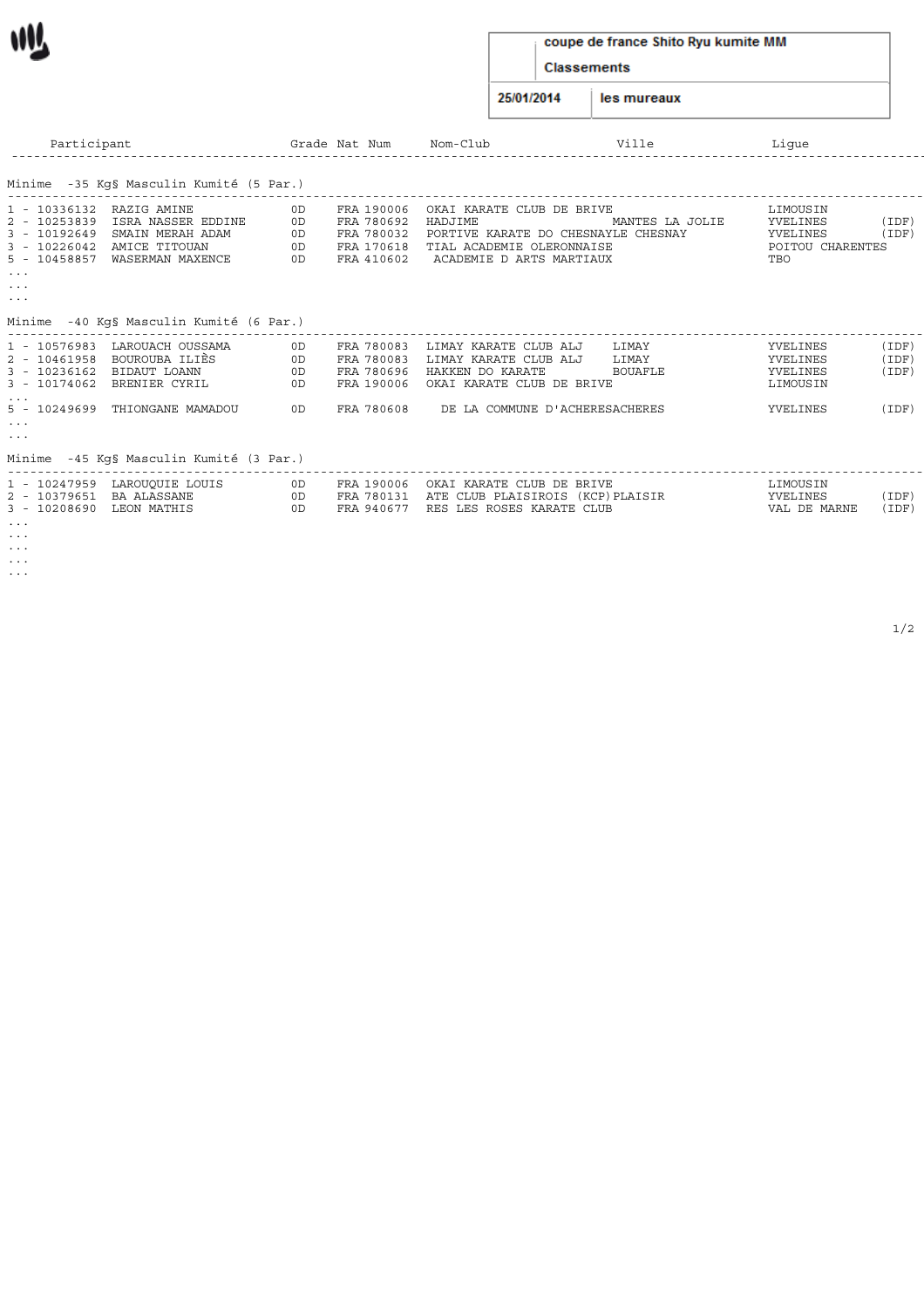## coupe de france Shito Ryu kumite MM

Classements

25/01/2014 les mureaux

| Participant                                                                                                                                       |                                                                                                          | Grade Nat Num  |                                        | Nom-Club                                                                                                                               | Ville                             | Lique                            |                |
|---------------------------------------------------------------------------------------------------------------------------------------------------|----------------------------------------------------------------------------------------------------------|----------------|----------------------------------------|----------------------------------------------------------------------------------------------------------------------------------------|-----------------------------------|----------------------------------|----------------|
|                                                                                                                                                   | Minime -50 Kg§ Masculin Kumité (3 Par.)                                                                  |                |                                        |                                                                                                                                        |                                   |                                  |                |
| 1 - 10269233 BENALI DAYEN<br>$\sim$ $\sim$ $\sim$<br>$\sim$ $\sim$ $\sim$<br>$\sim$ $\sim$ $\sim$<br>$\sim$ $\sim$ $\sim$<br>$\sim$ $\sim$ $\sim$ | 2 - 10194002 LECUILLER EMILE<br>3 - 10288167 ABOUMOUSSA BILAL<br>Minime -55 Kq§ Masculin Kumité (3 Par.) | 0D<br>OD<br>OD | FRA 780696<br>FRA 190006<br>FRA 780014 | HAKKEN DO KARATE<br>OKAI KARATE CLUB DE BRIVE<br>CLUB KARATE OKINAWA                                                                   | <b>BOUAFLE</b><br>MANTES LA JOLIE | YVELINES<br>LIMOUSIN<br>YVELINES | (IDF)<br>(IDF) |
| 1 - 10141423<br>3 - 10167399 MAM VICHECH<br>$\sim$ $\sim$ $\sim$<br>$\cdots$<br>$\cdots$<br>$\sim$ $\sim$ $\sim$<br>$\sim$ $\sim$ $\sim$          | KEAY THYVON<br>2 - 10426081 CANDAS THOMAS<br>Minime -65 Kg§ Masculin Kumité (3 Par.)                     | 0D<br>0D<br>0D | FRA 190006<br>FRA 780146<br>FRA 780042 | OKAI KARATE CLUB DE BRIVE<br>ORGERUS KARATE DO<br>TIIVE CARRIERES SUR SEINECARRIERES SUR SEINE YVELINES                                | ORGERUS                           | LIMOUSIN<br>YVELINES             | (IDF)<br>(IDF) |
| 3 - 10537217 ABITA ELVIS<br>$\cdots$<br>$\cdots$                                                                                                  | 1 - 10211003 SABBAGH LOUIS<br>2 - 10384118 HAMED JONATHAN                                                | 0D<br>OD<br>OD |                                        | FRA 780032 PRTIVE KARATE DO CHESNAY<br>FRA 780042 TIIVE CARRIERES SUR SEINECARRIERES SUR SEINE<br>FRA 190006 OKAI KARATE CLUB DE BRIVE | CHESNAY<br>BRIVE                  | YVELINES<br>YVELINES<br>LIMOUSIN | (IDF)<br>(IDF) |

... ... ...

 $\mathbf{M}$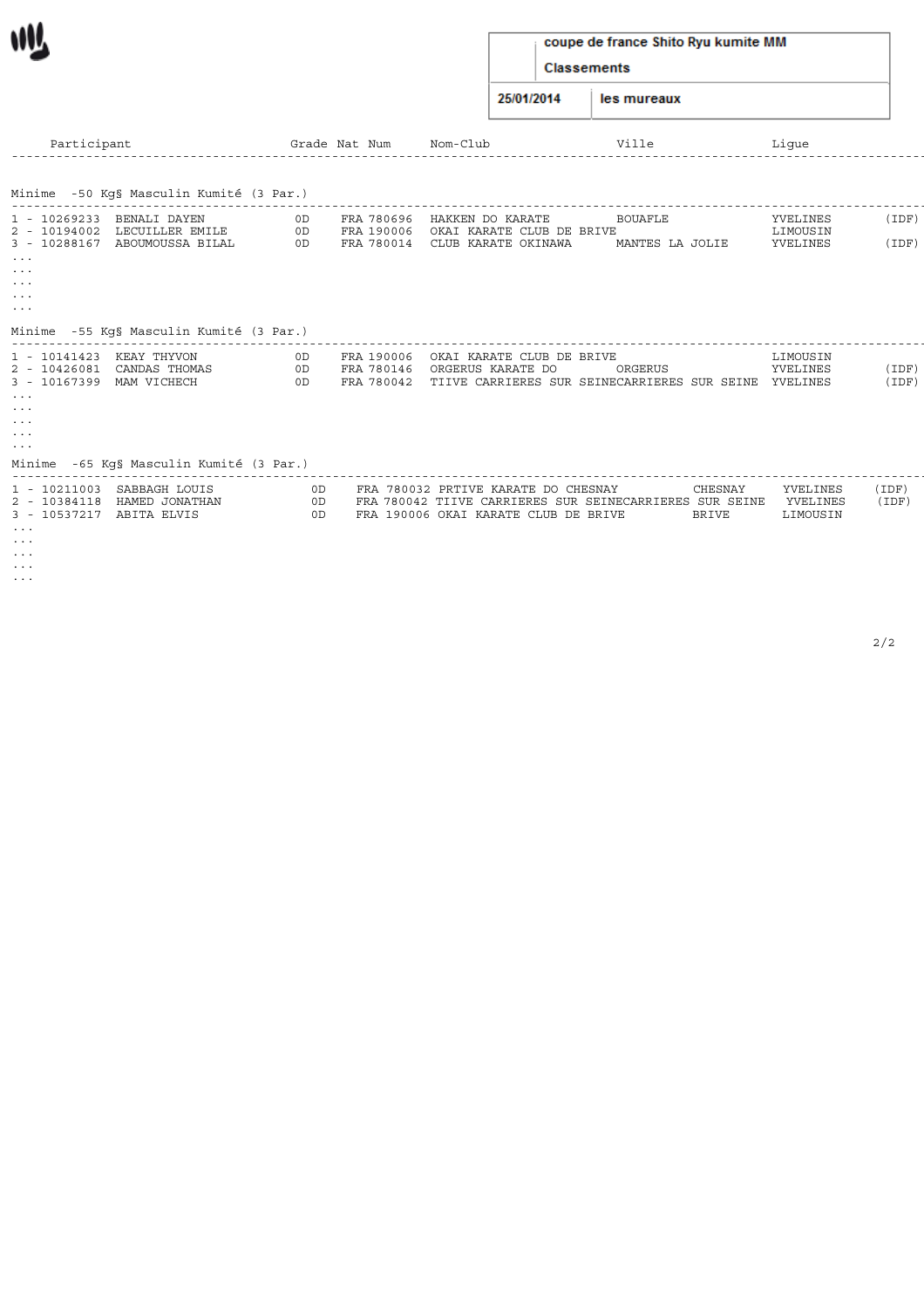#### coupe de france Shito Ryu kumite C

Classements

25/01/2014 les mureaux

| Participant                                                                                                                                                                            |                                  | Grade Nat Num                                                                    | Nom-Club                                                                                                                                 | Ville                                              | Lique                                                                    |                                  |
|----------------------------------------------------------------------------------------------------------------------------------------------------------------------------------------|----------------------------------|----------------------------------------------------------------------------------|------------------------------------------------------------------------------------------------------------------------------------------|----------------------------------------------------|--------------------------------------------------------------------------|----------------------------------|
| Cadet -52 Kq§ Masculin Kumité (6 Par.)                                                                                                                                                 |                                  |                                                                                  |                                                                                                                                          |                                                    |                                                                          |                                  |
| 1 - 10027144 RATSITO ENZO<br>2 - 10336135 RAZIG ILIAS<br>3 - 10003871 POUPEE NATHAN<br>3 - 10752601 BENGUES MIA HICHEM<br>5 - 10172532 DELAUNAY TIMOTHY<br>5 - 10141976 GOEURIOT BRICE | 0D<br>OD<br>0D<br>0D<br>0D<br>OD | FRA 780131<br>FRA 190006<br>FRA 190006<br>FRA 780073<br>FRA 780008<br>FRA 940677 | ATE CLUB PLAISIROIS (KCP)PLAISIR<br>OKAI KARATE CLUB DE BRIVE<br>OKAI KARATE CLUB DE BRIVE<br>A K 78 MEULAN<br>RES LES ROSES KARATE CLUB | B ATHL DE MANTES LA VILLEMANTES LA VILLE<br>MEULAN | YVELINES<br>LIMOUSIN<br>LIMOUSIN<br>YVELINES<br>YVELINES<br>VAL DE MARNE | (IDF)<br>(IDF)<br>(IDF)<br>(IDF) |
| $\sim$ $\sim$ $\sim$<br>$\sim$ $\sim$ $\sim$                                                                                                                                           |                                  |                                                                                  |                                                                                                                                          |                                                    |                                                                          |                                  |
| Cadet -57 Kq§ Masculin Kumité (5 Par.)                                                                                                                                                 |                                  |                                                                                  |                                                                                                                                          |                                                    |                                                                          |                                  |
| 1 - 10166008 WERTANS COME<br>2 - 10135325 NARTGUN AGA<br>3 - 10095529 LELO MOUSSA<br>3 - 10609648 KARKACH MOUAD<br>$\cdots$<br>$\cdots$<br>$\cdots$<br>$\cdots$                        | 1D.<br>0D<br>OD<br>OD            | FRA 780032<br>FRA 780014<br>FRA 780014<br>FRA 190006                             | PORTIVE KARATE DO CHESNAYLE CHESNAY<br>CLUB KARATE OKINAWA<br>CLUB KARATE OKINAWA<br>OKAI KARATE CLUB DE BRIVE                           | MANTES LA JOLIE<br>MANTES LA JOLIE                 | YVELINES<br>YVELINES<br>YVELINES<br>LIMOUSIN                             | (IDF)<br>(IDF)<br>(IDF)          |
| Cadet -63 Kg§ Masculin Kumité (4 Par.)                                                                                                                                                 |                                  |                                                                                  |                                                                                                                                          |                                                    |                                                                          |                                  |
| 1 - 10239317 DRITSAS JULIEN                                                                                                                                                            | 0D.                              |                                                                                  | FRA 190006 OKAT KARATE CLUB DE BRIVE                                                                                                     |                                                    | <b>T.TMOUSTN</b>                                                         |                                  |

|          | 1 - 10239317 DRITSAS JULIEN<br>2 - 10059928  RAMDANE SAMI<br>3 - 10381715 LABEDAN THEO<br>3 - 10169096 EVRARD LUCAS | 0D.<br>0D.<br>0D.<br>. OD | FRA 190006<br>FRA 780681<br>FRA 780084 | OKAI KARATE CLUB DE BRIVE<br>FRA 780008 A K 78 MEULAN<br>BREUIL KYOKAI SHOTOKAN<br>RAMBOUILLET SPORTS | MEULAN<br>BREUIL BOIS ROBERT<br>RAMBOUILLET | LIMOUSIN<br>YVELINES<br>YVELINES<br>YVELINES | IDF)<br>(IDF)<br>(IDF) |
|----------|---------------------------------------------------------------------------------------------------------------------|---------------------------|----------------------------------------|-------------------------------------------------------------------------------------------------------|---------------------------------------------|----------------------------------------------|------------------------|
| $\cdots$ |                                                                                                                     |                           |                                        |                                                                                                       |                                             |                                              |                        |

... ...

WV.

...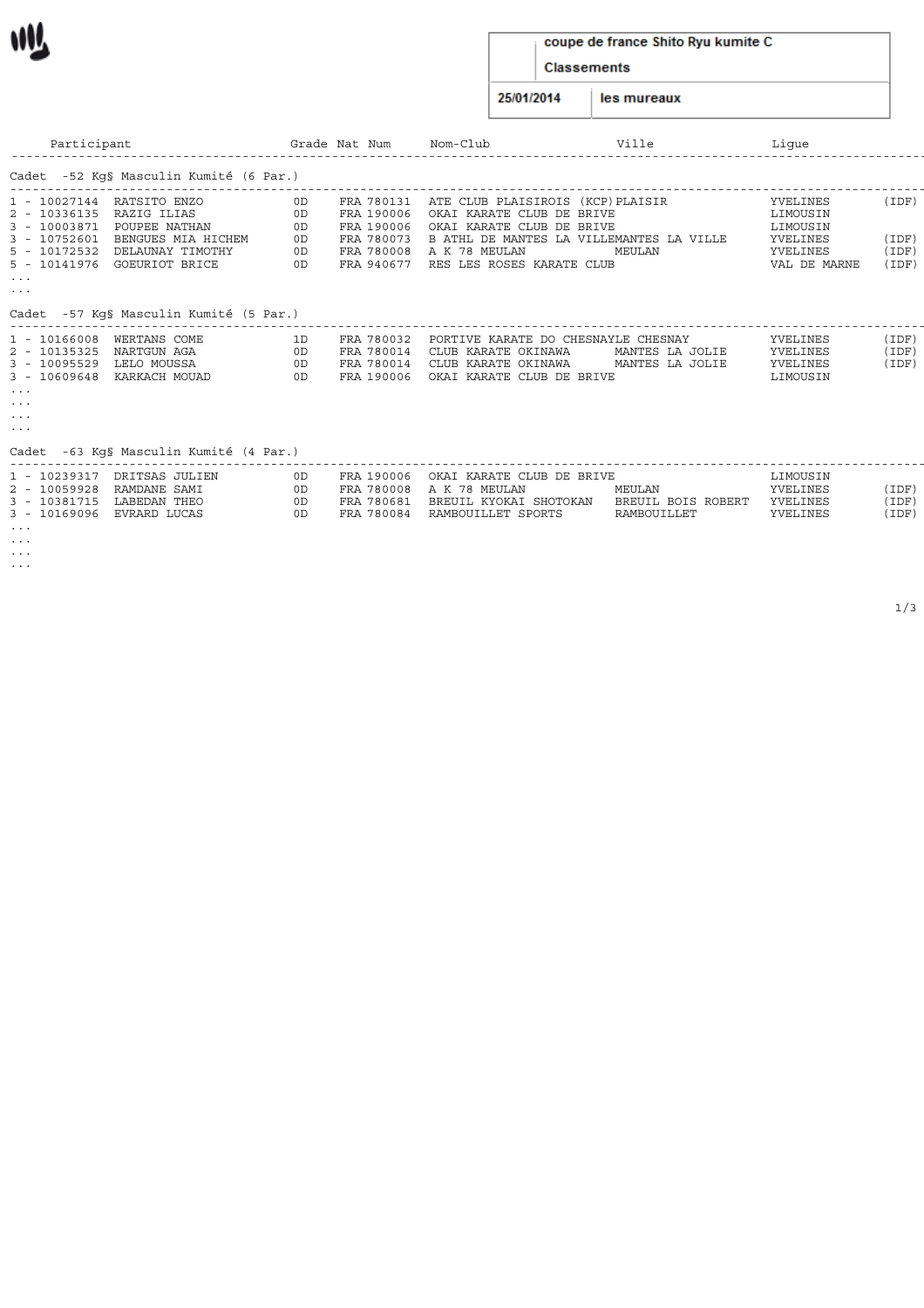# coupe de france Shito Ryu kumite C

Classements

25/01/2014 les mureaux

| Participant                                             |          | Grade Nat Num | Nom-Club                                                                            | Ville       | Lique            |       |
|---------------------------------------------------------|----------|---------------|-------------------------------------------------------------------------------------|-------------|------------------|-------|
| Cadet +70 Kg§ Masculin Kumité (2 Par.)                  |          |               |                                                                                     |             |                  |       |
| ---------------------------                             |          |               |                                                                                     |             |                  |       |
| 1 - 9517199<br>GAGNOL WILLIAM<br>2 - 10174277 LY MOUSSA | 0D<br>OD |               | FRA 280013 S MAINTENON PIERRE KARATE<br>FRA 780131 ATE CLUB PLAISIROIS (KCP)PLAISIR |             | TBO<br>YVELINES  | (IDF) |
| $\sim$ $\sim$ $\sim$                                    |          |               |                                                                                     |             |                  |       |
| $\cdots$                                                |          |               |                                                                                     |             |                  |       |
| $\cdots$                                                |          |               |                                                                                     |             |                  |       |
| $\cdots$                                                |          |               |                                                                                     |             |                  |       |
| $\cdots$                                                |          |               |                                                                                     |             |                  |       |
| $\cdots$                                                |          |               |                                                                                     |             |                  |       |
| Cadet -47 Kq§ Féminin Kumité (4 Par.)                   |          |               |                                                                                     |             |                  |       |
| 1 - 10239332 RANDRIAMIARISOA IANDZA OD                  |          | FRA 190006    | OKAI KARATE CLUB DE BRIVE                                                           |             | LIMOUSIN         |       |
| 2 - 10274555<br>MARKOWSKY HELOISE                       | 0D       | FRA 170618    | TIAL ACADEMIE OLERONNAISE                                                           |             | POITOU CHARENTES |       |
| 3 - 10467272<br>GOULET TIFFANY                          | 0D       | FRA 410602    | ACADEMIE D ARTS MARTIAUX                                                            |             | TBO              |       |
| 3 - 10265116 GESSEAU ALINE                              | 0D       | FRA 780027    | BUDO KC LES MUREAUX                                                                 | LES MUREAUX | YVELINES         | (IDF) |
| $\sim$ $\sim$ $\sim$                                    |          |               |                                                                                     |             |                  |       |
| $\sim$ $\sim$ $\sim$                                    |          |               |                                                                                     |             |                  |       |
| $\sim$ $\sim$ $\sim$                                    |          |               |                                                                                     |             |                  |       |
|                                                         |          |               |                                                                                     |             |                  |       |

...

M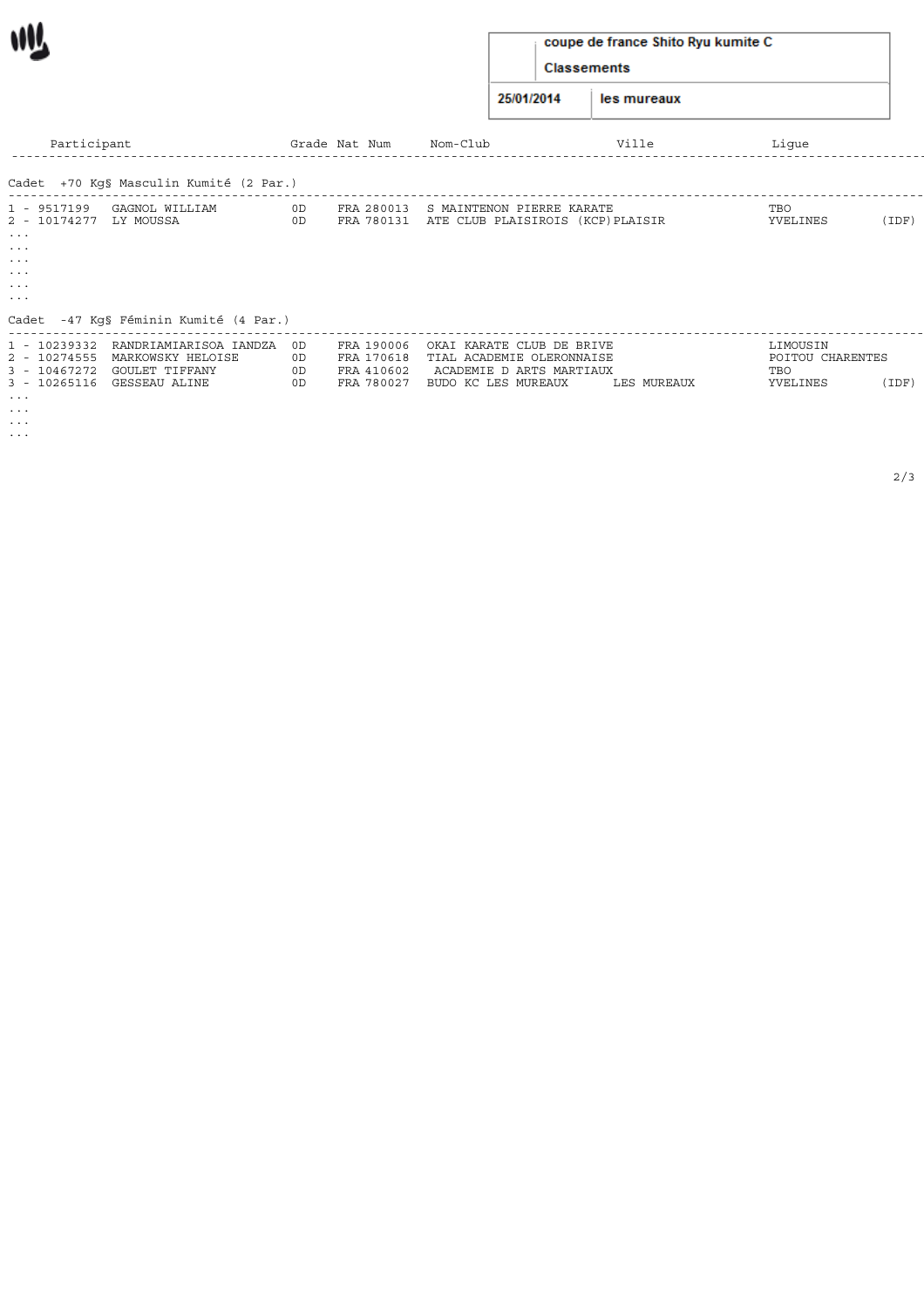## coupe de france Shito Ryu kumite C

Classements

25/01/2014 les mureaux

| Participant                                                                                                                                    |                                                                                    |                | Grade Nat Num | Nom-Club                                                                                                          | Ville       | Lique                              |                         |
|------------------------------------------------------------------------------------------------------------------------------------------------|------------------------------------------------------------------------------------|----------------|---------------|-------------------------------------------------------------------------------------------------------------------|-------------|------------------------------------|-------------------------|
| Cadet -54 Kg§ Féminin Kumité (2 Par.)                                                                                                          |                                                                                    |                |               |                                                                                                                   |             |                                    |                         |
| 1 - 10214080 GIRARD AMANDINE<br>2 - 10176038 ROLLE KATLEEN<br>$\cdots$<br>$\cdots$<br>$\cdots$<br>$\cdots$<br>$\sim$ $\sim$ $\sim$<br>$\cdots$ |                                                                                    | 0D<br>OD       | FRA 780084    | RAMBOUILLET SPORTS<br>FRA 950037 A D B KTE GARGES                                                                 | RAMBOUILLET | YVELINES<br>VAL D OISE             | (IDF<br>(IDF)           |
| 1 - 10056130<br>2 - 10255211<br>DIANA CARLA<br>3 - 10178018                                                                                    | Cadet +54 Kg§ Féminin Kumité (3 Par.)<br>MAGNET SANDRINE<br>USANNAZ JORIS LAURIANE | 0D<br>OD<br>0D |               | FRA 950037 A D B KTE GARGES<br>FRA 780669 FRJEPLE GOTHIQUE<br>FRA 780073 B ATHL DE MANTES LA VILLEMANTES LA VILLE | BAZEMONT    | VAL D OISE<br>YVELINES<br>YVELINES | (IDF)<br>(IDF)<br>(IDF) |

... ...

W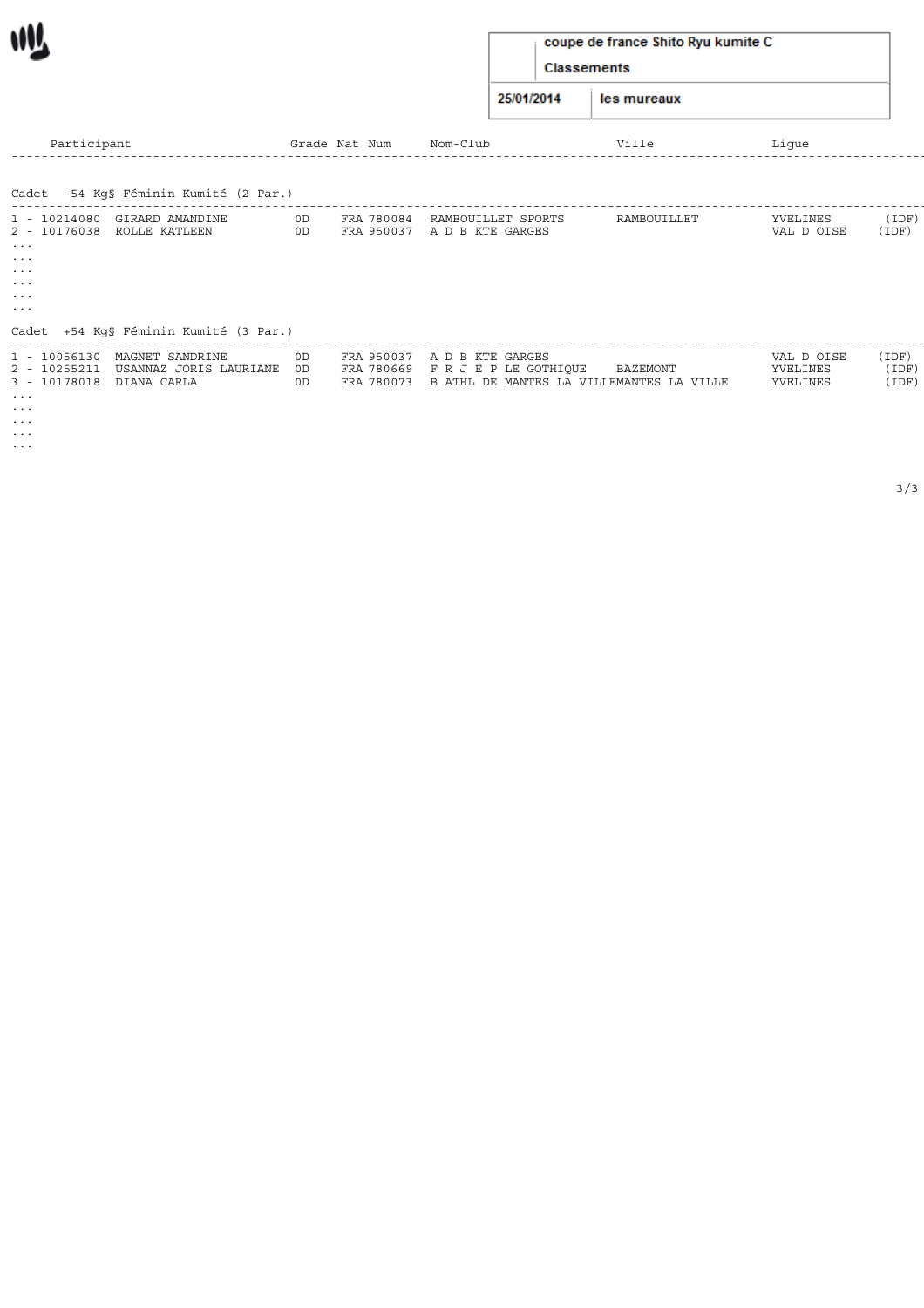#### coupe de france Shito Ryu kumite J

Classements

25/01/2014 les mureaux

| Participant                                                                                                                                                 |                                                                                                      |                      | Grade Nat Num                                                | Nom-Club                                                                                                                        | Ville                              | Lique                                             |                         |
|-------------------------------------------------------------------------------------------------------------------------------------------------------------|------------------------------------------------------------------------------------------------------|----------------------|--------------------------------------------------------------|---------------------------------------------------------------------------------------------------------------------------------|------------------------------------|---------------------------------------------------|-------------------------|
|                                                                                                                                                             | Junior -55 Kq§ Masculin Kumité (4 Par.)                                                              |                      |                                                              |                                                                                                                                 |                                    |                                                   |                         |
| 1 - 10352983<br>2 - 9457481<br>3 - 10234550<br>3 - 10565957<br>$\sim$ $\sim$ $\sim$<br>$\sim$ $\sim$ $\sim$<br>$\sim$ $\sim$ $\sim$<br>$\sim$ $\sim$ $\sim$ | JACQUERAY ADAM<br>TOUATI DYLAN<br>VARRAIN NICOLAS<br>BOUTAT LARBI                                    | 0D<br>0D<br>1D<br>0D | FRA 950086                                                   | L CLUB SPORTIF CORMEILLAI<br>FRA 190006 OKAI KARATE CLUB DE BRIVE<br>FRA 780008 A K 78 MEULAN<br>FRA 780027 BUDO KC LES MUREAUX | MEULAN<br>LES MUREAUX              | VAL D OISE<br>LIMOUSIN<br>YVELINES<br>YVELINES    | (IDF)<br>(IDF)<br>(IDF) |
|                                                                                                                                                             | Junior -61 Kg§ Masculin Kumité (4 Par.)                                                              |                      |                                                              |                                                                                                                                 |                                    |                                                   |                         |
| 1 - 9593150<br>2 - 10253852<br>3 - 10657561<br>$\sim$ $\sim$ $\sim$<br>$\cdots$<br>$\cdots$<br>$\sim$ $\sim$ $\sim$                                         | MARCHAL COTTENNEC PAUL OD<br>MAHAMMA ABDELHAMID<br>KESRI HEDDI FERMAT<br>3 - 10465012 DOUCHE YASSINE | 0D<br>0D<br>0D       | FRA 680627<br>FRA 780692<br>FRA 780059<br>FRA 780692 HADJIME | IMKS KARATE COLMAR<br>HADJIME<br>SPORTIF MUNICIPAL ROSNEENROSNY SUR SEINE                                                       | MANTES LA JOLIE<br>MANTES LA JOLIE | <b>ALSACE</b><br>YVELINES<br>YVELINES<br>YVELINES | (IDF)<br>(IDF)<br>(IDF) |
|                                                                                                                                                             | Junior -68 Kq§ Masculin Kumité (3 Par.)                                                              |                      |                                                              |                                                                                                                                 |                                    |                                                   |                         |
| 1 - 9596309<br>2 - 10271193                                                                                                                                 | ALVES HUGO<br>YATIBINGUI WILLIAM<br>3 - 10610840 BOUZOUANE YOAN                                      | 1D<br>0D<br>OD       |                                                              | FRA 780137 E SP ET CULT D'ECQUEVILLYECQUEVILLY<br>FRA 950086 L CLUB SPORTIF CORMEILLAI<br>FRA 950086 L CLUB SPORTIF CORMEILLAI  |                                    | YVELINES<br>VAL D OISE<br>VAL D OISE              | (IDF)<br>(IDF)<br>(IDF) |

... ... ... ... ...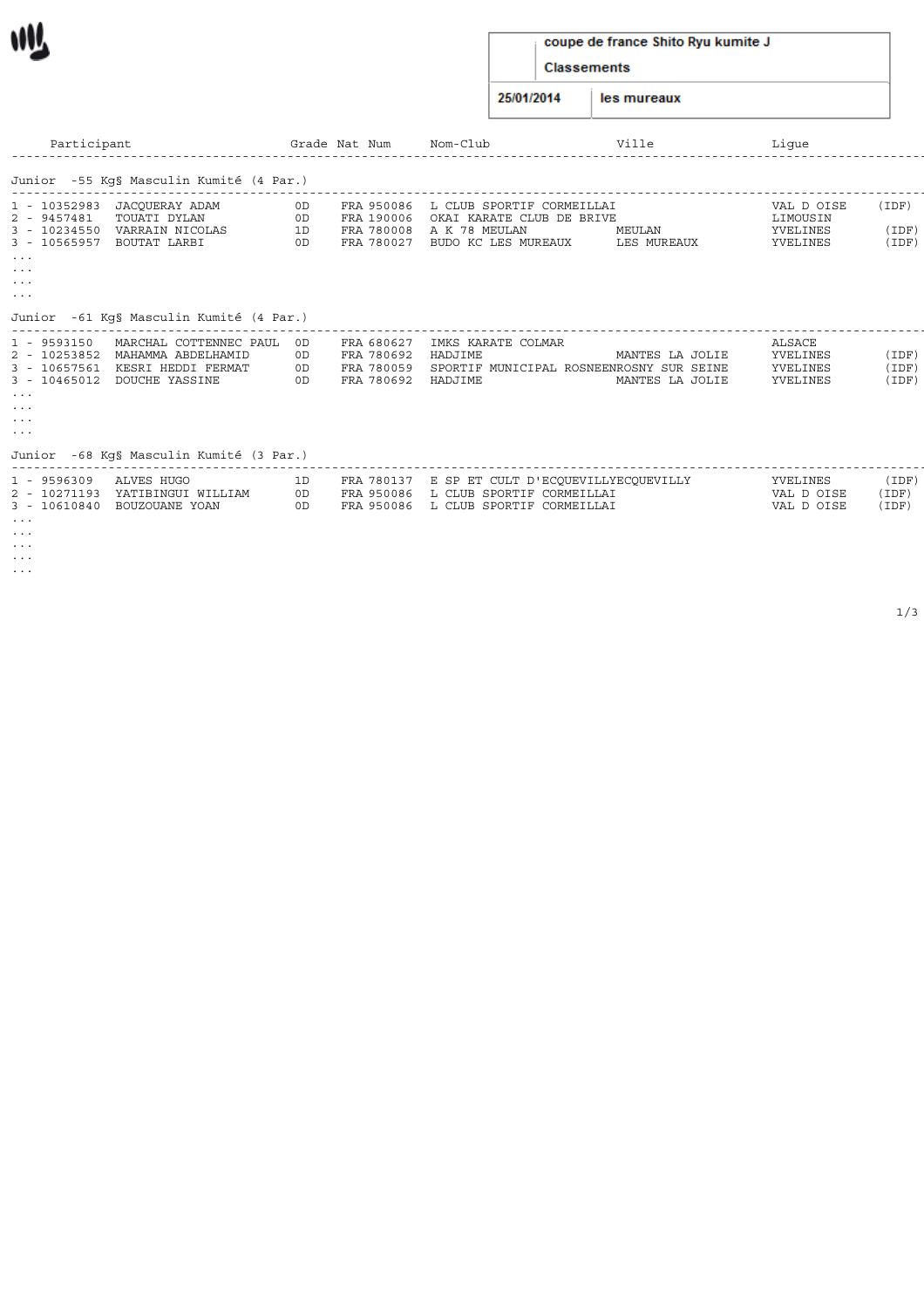## coupe de france Shito Ryu kumite J

Classements

25/01/2014 les mureaux

| Participant                                                                                                                                                                                                                                                     | Grade Nat Num                | Nom-Club                                                                                                           | Ville                                    | Lique                                            |                                  |
|-----------------------------------------------------------------------------------------------------------------------------------------------------------------------------------------------------------------------------------------------------------------|------------------------------|--------------------------------------------------------------------------------------------------------------------|------------------------------------------|--------------------------------------------------|----------------------------------|
| Junior -76 Kq§ Masculin Kumité (4 Par.)                                                                                                                                                                                                                         |                              |                                                                                                                    |                                          |                                                  |                                  |
| 1 - 10273358 BOUYAN OMAR<br>2 - 10220956 BELAIDI RACHID<br>3 - 10073520 BOUVET ANTHONY<br>- 10456120 DEOLIVEIRA FERNANDES PAULIOD<br>$\sim$ $\sim$ $\sim$<br>$\cdots$<br>$\sim$ $\sim$ $\sim$<br>$\sim$ $\sim$ $\sim$<br>Junior -48 Kg§ Féminin Kumité (1 Par.) | 0D<br>OD<br>OD<br>FRA 780059 | FRA 950037 A D B KTE GARGES<br>FRA 950086 L CLUB SPORTIF CORMEILLAI<br>FRA 780131 ATE CLUB PLAISIROIS (KCP)PLAISIR | SPORTIF MUNICIPAL ROSNEENROSNY SUR SEINE | VAL D OISE<br>VAL D OISE<br>YVELINES<br>YVELINES | (IDF)<br>(IDF)<br>(IDF)<br>(IDF) |
| 1 - 10294751 BOURCOIS ELODIE<br>$\cdots$<br>$\cdots$<br>$\cdots$<br>$\cdots$<br>$\cdots$<br>$\cdots$<br>$\cdots$                                                                                                                                                | OD                           | FRA 940023 CSL GMA                                                                                                 |                                          | VAL DE MARNE                                     | (IDF)                            |

W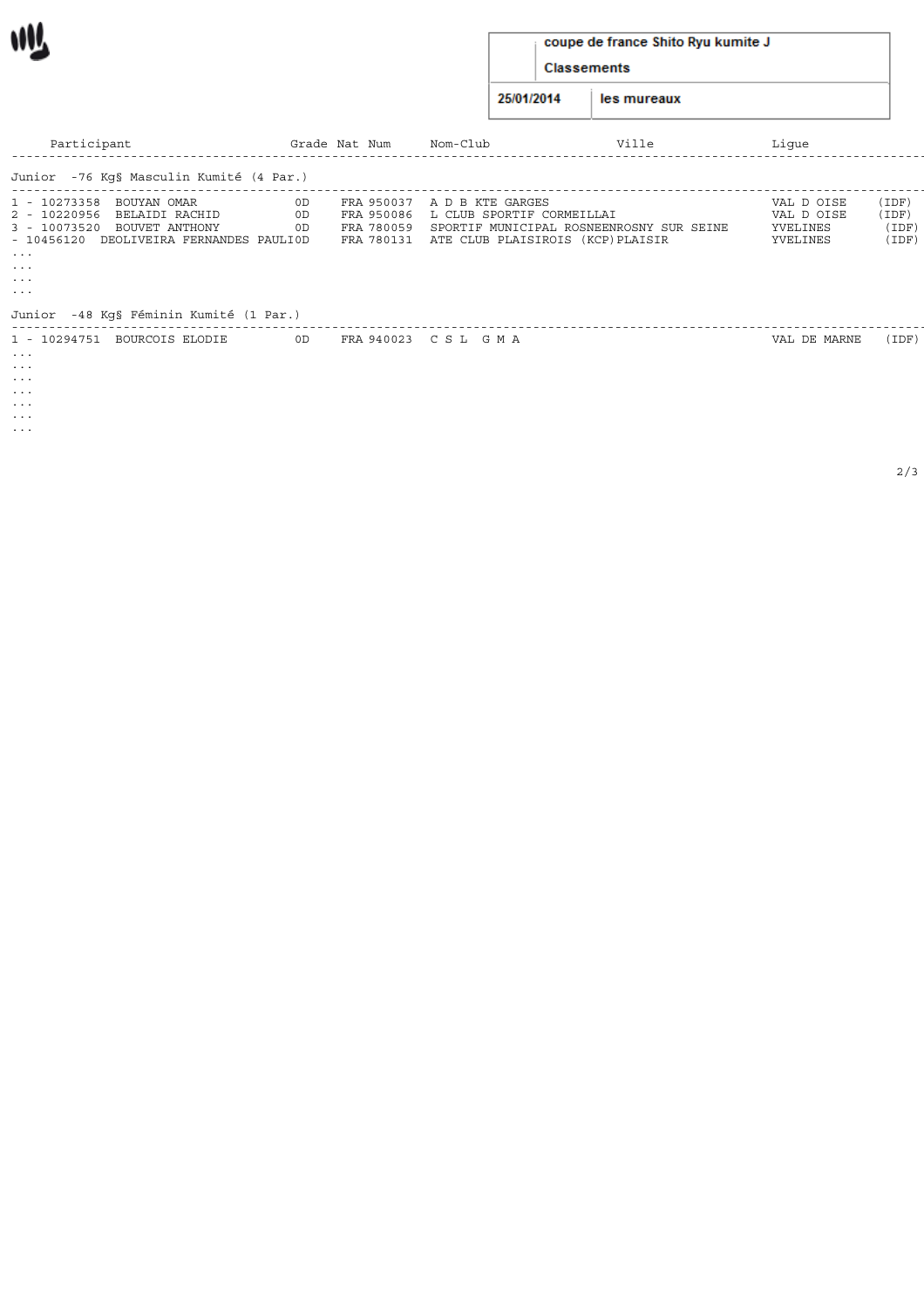## coupe de france Shito Ryu kumite J

Classements

25/01/2014 les mureaux

| Participant                                                                                                                                                                         |                                                                                                                                                  |          | Grade Nat Num | Nom-Club                                                                                           | Ville                          | Lique                                  |                         |
|-------------------------------------------------------------------------------------------------------------------------------------------------------------------------------------|--------------------------------------------------------------------------------------------------------------------------------------------------|----------|---------------|----------------------------------------------------------------------------------------------------|--------------------------------|----------------------------------------|-------------------------|
|                                                                                                                                                                                     | Junior -53 Kg§ Féminin Kumité (1 Par.)                                                                                                           |          |               |                                                                                                    |                                |                                        |                         |
| 1 - 9581344<br>$\sim$ $\sim$ $\sim$<br>$\sim$ $\sim$ $\sim$<br>$\sim$ $\sim$ $\sim$<br>$\sim$ $\sim$ $\sim$<br>$\sim$ $\sim$ $\sim$<br>$\sim$ $\sim$ $\sim$<br>$\sim$ $\sim$ $\sim$ | PROVOST ELEONOR                                                                                                                                  | OD       |               | FRA 280013 S MAINTENON PIERRE KARATE                                                               |                                | TBO                                    |                         |
| $\sim$ $\sim$ $\sim$<br>$\sim$ $\sim$ $\sim$<br>$\sim$ $\sim$ $\sim$<br>$\sim$ $\sim$ $\sim$<br>$\sim$ $\sim$ $\sim$<br>$\sim$ $\sim$ $\sim$                                        | Junior -59 Kq§ Féminin Kumité (2 Par.)<br>1 - 10006590 SABBANI T SORAYA<br>2 - 10706539 NIANG FATIMATA<br>Junior +59 Kq§ Féminin Kumité (3 Par.) | OD<br>OD |               | FRA 780014 CLUB KARATE OKINAWA<br>FRA 780027 BUDO KC LES MUREAUX                                   | MANTES LA JOLIE<br>LES MUREAUX | YVELINES<br>YVELINES                   | (IDF)<br>(IDF)          |
| 2 - 10063662 SAHRI KENZA<br>$\sim$ $\sim$ $\sim$<br>$\sim$ $\sim$ $\sim$<br>$\sim$ $\sim$ $\sim$<br>$\sim$ $\sim$ $\sim$<br>$\sim$ $\sim$ $\sim$                                    | 1 - 10081323 CHARLES DONATIEN MAEVA OD<br>3 - 10080541 ABDELLAOUI KAREN                                                                          | OD<br>OD |               | FRA 950086 L CLUB SPORTIF CORMEILLAI<br>FRA 950037 A D B KTE GARGES<br>FRA 950037 A D B KTE GARGES |                                | VAL D OISE<br>VAL D OISE<br>VAL D OISE | (IDF)<br>(IDF)<br>(IDF) |

W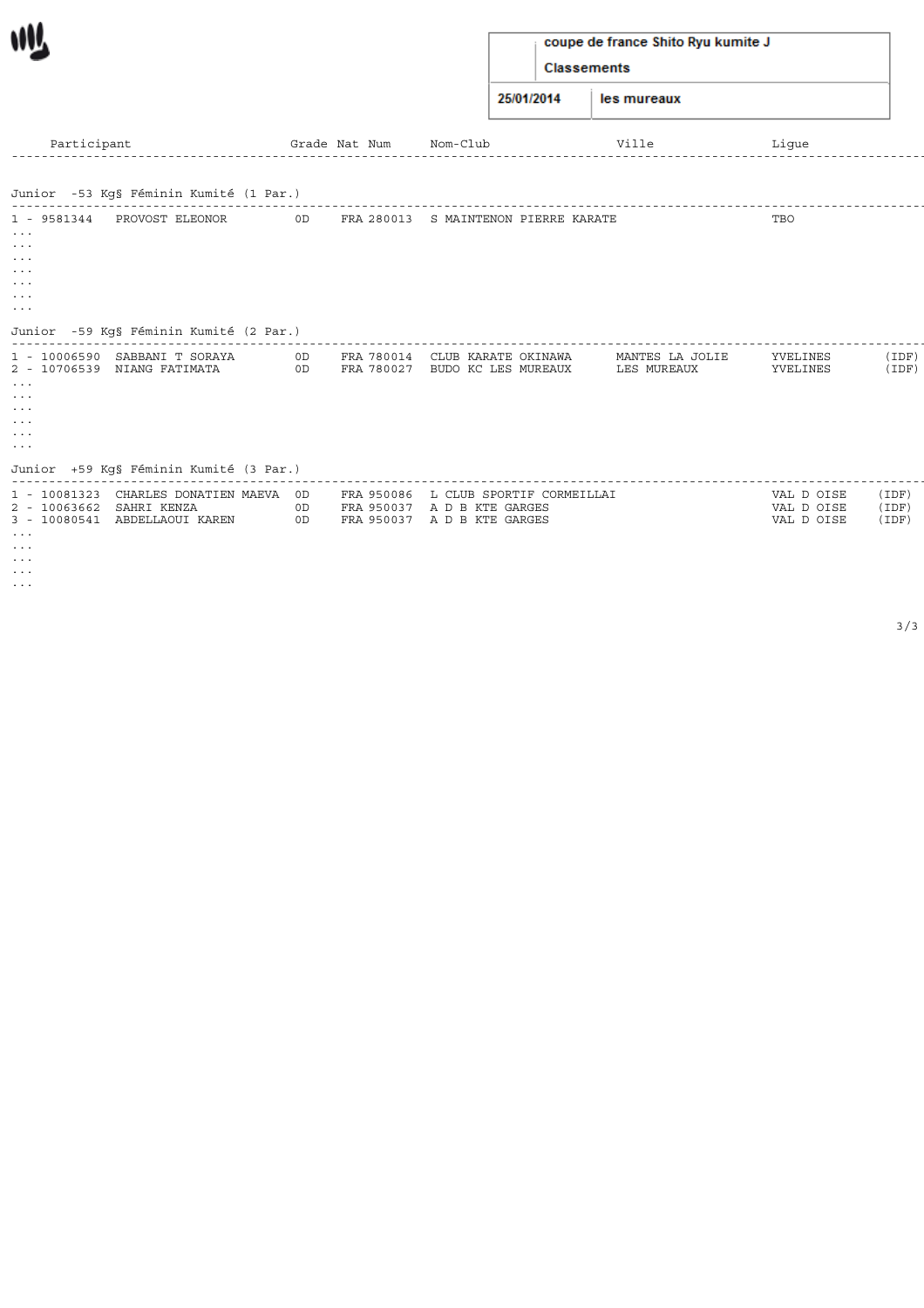#### coupe de france Shito Ryu kumite S

Classements

25/01/2014 les mureaux

| Participant                                                                                                                 |                                                                                                                                            |                                              | Grade Nat Num                                                                                                | Nom-Club                                                                                                                                                                                                                 | Ville                                                               | Lique                                                                                                     |                                                             |
|-----------------------------------------------------------------------------------------------------------------------------|--------------------------------------------------------------------------------------------------------------------------------------------|----------------------------------------------|--------------------------------------------------------------------------------------------------------------|--------------------------------------------------------------------------------------------------------------------------------------------------------------------------------------------------------------------------|---------------------------------------------------------------------|-----------------------------------------------------------------------------------------------------------|-------------------------------------------------------------|
|                                                                                                                             | Senior -30 ans Open .§ Masculin Kumité (18 Par.)                                                                                           |                                              |                                                                                                              |                                                                                                                                                                                                                          |                                                                     |                                                                                                           |                                                             |
| 1 - 9204080<br>2 - 9447494<br>$3 - 9408391$<br>$3 - 9452988$<br>5 - 10381698<br>$5 - 9620493$<br>7 - 9272127<br>7 - 8921377 | DIOP SALLY<br>RAMDANE KARIM<br>LAKHLIFI MEHDI<br>DUBOIS CURTIS<br>HAREL MATHIEU<br>PRESTAUT NICOLAS<br>LISOWSKI SEBASTIEN<br>BRODART BRUNO | 1D<br>1D<br>OD<br>1D<br>OD<br>1D<br>1D<br>0D | FRA 780014<br>FRA 780027<br>FRA 940023<br>FRA 780095<br>FRA 780681<br>FRA 780032<br>FRA 780032<br>FRA 100013 | CLUB KARATE OKINAWA<br>BUDO KC LES MUREAUX<br>C S L<br>G M A<br>KARATE CLUB VERNOUILLET<br>BREUIL KYOKAI SHOTOKAN<br>PORTIVE KARATE DO CHESNAYLE CHESNAY<br>PORTIVE KARATE DO CHESNAYLE CHESNAY<br>KARATE CLUB NOGENTAIS | MANTES LA JOLIE<br>LES MUREAUX<br>VERNOUILLET<br>BREUIL BOIS ROBERT | YVELINES<br>YVELINES<br>VAL DE MARNE<br>YVELINES<br>YVELINES<br>YVELINES<br>YVELINES<br>CHAMPAGNE ARDENNE | (IDF)<br>(IDF)<br>(IDF)<br>(IDF)<br>(IDF)<br>(IDF)<br>(IDF) |
|                                                                                                                             | Senior -30 ans Open .§ Féminin Kumité (7 Par.)                                                                                             |                                              |                                                                                                              |                                                                                                                                                                                                                          |                                                                     |                                                                                                           |                                                             |
| 1 - 9119607<br>2 - 9028909<br>3 - 9418586<br>$3 - 9456502$<br>5 - 10063661                                                  | LOUIS LUDIVINE<br>DAHBI HAYAT<br>GAGNOL CLARA<br>SAVOLDI ALINE<br>SAHRI AMEL                                                               | 2D<br>2D<br>0D<br>OD<br>0D                   | FRA 780014<br>FRA 780014<br>FRA 280013<br>FRA 780606<br>FRA 950037                                           | CLUB KARATE OKINAWA<br>CLUB KARATE OKINAWA<br>S MAINTENON PIERRE KARATE<br>NTENTE SPORTIVE DU PERRAYE PERRAY EN YVELINES YVELINES<br>A D B KTE GARGES                                                                    | MANTES LA JOLIE<br>MANTES LA JOLIE                                  | YVELINES<br>YVELINES<br>TBO<br>VAL D OISE                                                                 | (IDF)<br>(IDF)<br>(IDF)<br>(IDF)                            |